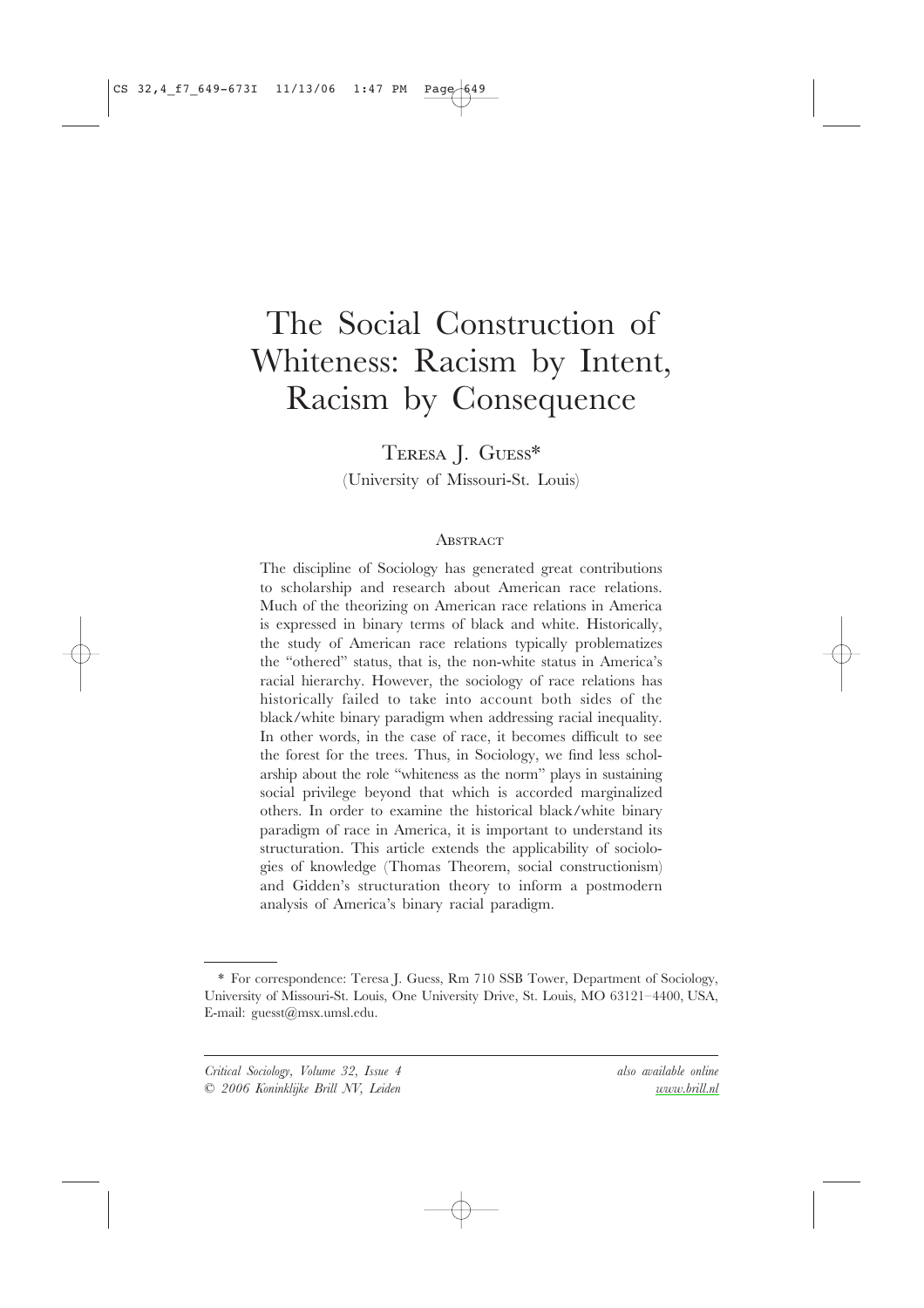KEY WORDS: race, whiteness, whiteness studies, structuration theory, social constructionism.

"America is inherently a "white" country: in character, in structure, in culture. Needless to say, black Americans create lives of their own. Yet as a people, they face boundaries and constrictions set by the white majority. America's version of *apartheid*, while lacking overt legal sanction, comes closest to the system even now ... reformed in the land of its invention."

(Hacker 1992:4)

## **Introduction**

Sociology engages in studies of racial inequality, however, the sociology of race relations has historically failed to observe and report on the social construction of both sides of America's black/white binary paradigm (Perea 1997) when addressing racial inequality. In other words, in the case of race, it becomes difficult for many to see the forest for the trees. Thus, in Sociology, we find less scholarship about the role "whiteness as the norm" plays in sustaining social privilege beyond that which is accorded marginalized others. The question raised by the black/white binary paradigm is: to what extent has sociology participated in knowledge creation that results in preservation or normalization of America's racial hierarchies?

This paper focuses on the social construction of "race" with a special attention to the social construction of whiteness; the political significance of "race" and whiteness in America; and, the implications of both as intervening structural barriers in social interaction patterns and in formal and informal social organization in American society. Conventional theoretical approaches (functionalism, conflict, and interactionist theories) to the study of American race relations fail to take into account the historical *conscience collective* of "whiteness as social norm."

Sociologies of knowledge inform my approach to the relevance of "whiteness and race" in American society (Mannheim 1985). In examining the connections between the process of social construction and the social construction of whiteness, I rely on W. I. Thomas' (1928, 1923) emphasis on definition of the situation, Berger and Luckmann's (1966) theory of social reality construction and Giddens' (1984) structuration theory to analyze the emergence of whiteness as a socially significant structure that mitigates life chances in American society. Research in the specialty area of whiteness studies examines the social, economic, and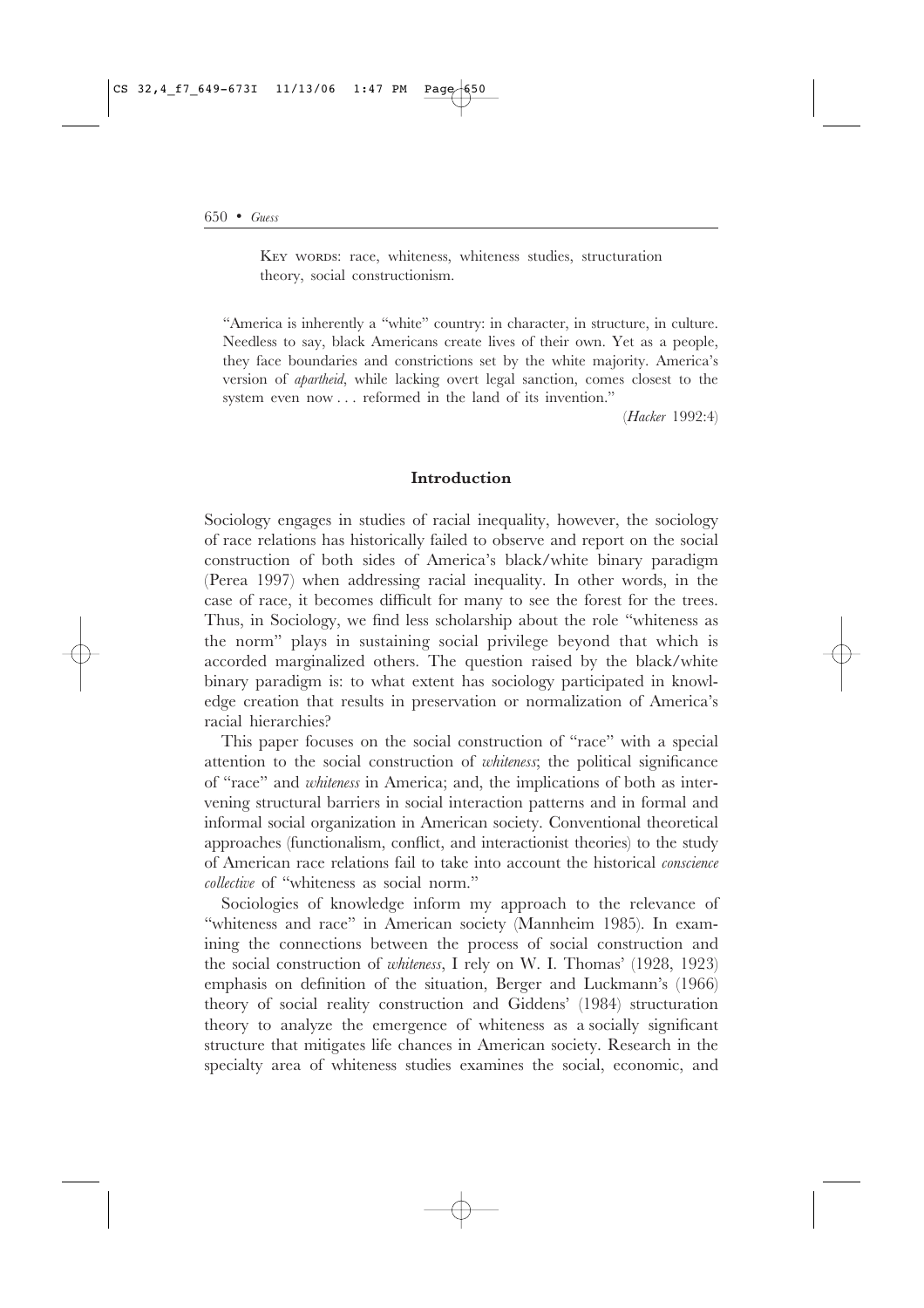political significance of whiteness and its connection to the persistence of racism in American society (Bhabha 1998; Bonnett 1998, 1996; Delgado 1995; Feagin 1991, 2000, 2001; Feagin and Vera 1995; Frankenberg 1993; Ignatiev 1996; Kincheloe 1999; Montagu 1952; Perea 1997; Roediger 1991; Stanfield 1985; van den Berghe 1967). In contrast, conventional approaches to the study of "race" in America tend to ignore "whiteness" by treating it simply as a given, and even as a benign factor in "race" relations. Such scholarship tends to problematize the "other" in relation to whiteness. Alternatively, post-structuralists and critical theorists tend to problematize whiteness in relation to the "other."

An archaeology of knowledge (Foucault 1972) about race and whiteness provides a useful strategy for uncovering ways in which symbolic meaning systems, (e.g., "race" and whiteness) define, legitimize, and reproduce themselves across generations. Over the past 400 years, scholarship on "race" and whiteness has produced "human traces." "What people do, how they behave and structure their daily lives, and even how humans are affected by certain ideological stances can all be observed in *traces* people either intentionally or inadvertently leave behind" (Berg 1989:85). This analysis investigates sedimentary traces of socially constructed knowledge about "race" and whiteness.

Sedimentary traces of socially constructed knowledge about "race" and whiteness have been documented in America's history of slavery, Jim Crow, segregation, and discrimination based on the ascription of some measure of social de-valuation imposed on non-white peoples and normatively defined as racial characteristics. Under these conditions, one could argue that many Americans have been negatively affected by 'racism by intent.' Racism by intent operates at the level of the individual and is manifested as racial prejudice and discrimination toward non-white individuals. This argument, however, looks at the consequences of 'racism by intent.' Here, I examine the extent to which racism by intent produces structural consequences in the social milieu. Such a focus reveals that the idea and conception of whiteness derives from the dynamics of racism by intent, a type of racism that is founded upon custom and tradition, but shatters against social scientific principles.

Racism by consequence, operates at the macro level of society, and represents an historical evolution. It constitutes a gradual shift away from a conscious, almost personalized conviction of the inferiority of an "othered" "race." Such conviction expresses itself in attitudes of prejudice and is acted out in discriminatory behavior. In its place follows social practices that are essentially depersonalized through institutionalization. As a result, racial prejudices may decline overtime, yet more subtle patterns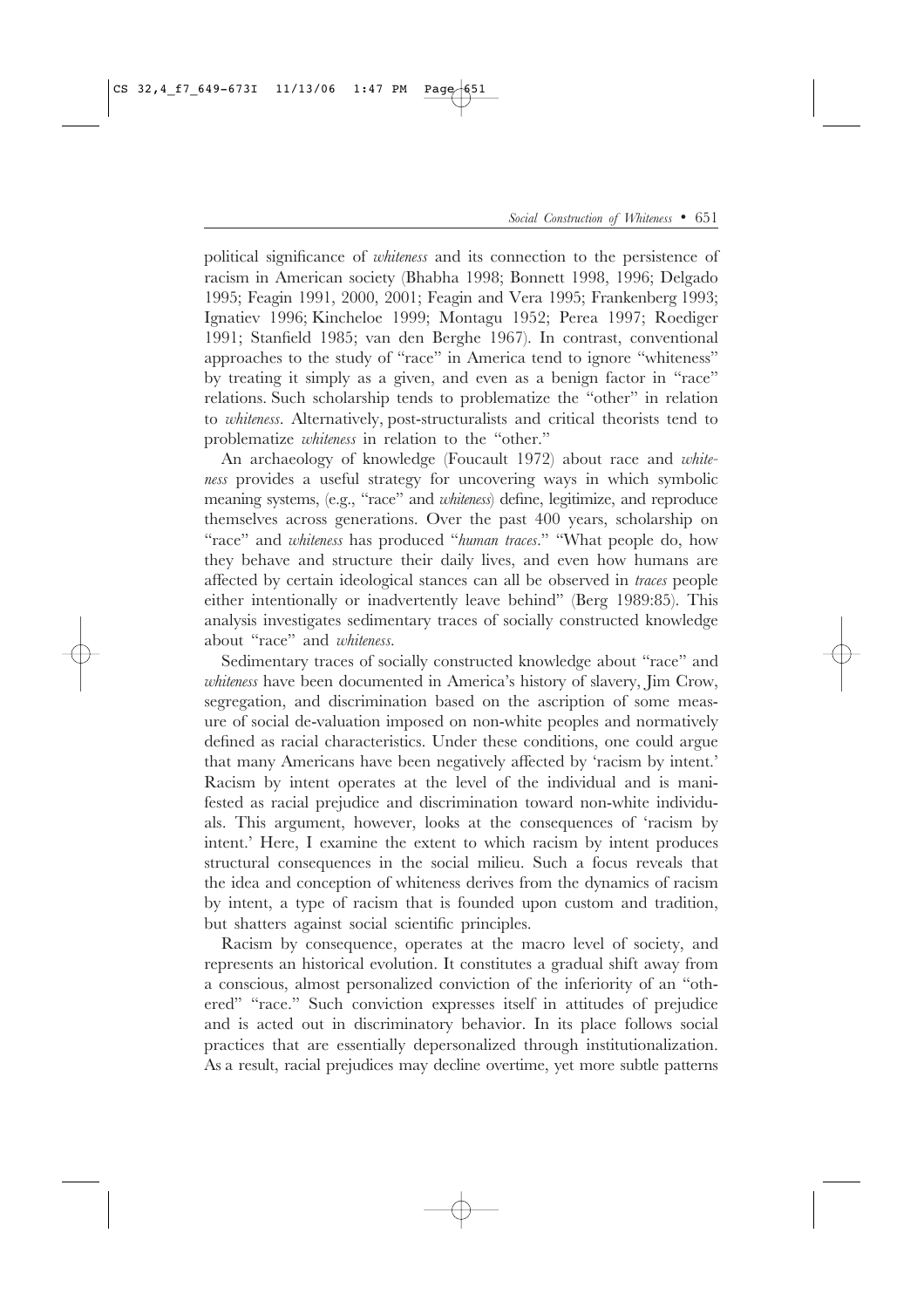of discrimination persist, supported by the inertia of custom, bureaucratic procedure, impersonal routine, and even law. The result of racism by intent has overtime informed institutional cultures and practices that rest on assumptions of white superiority over non-white ethnic groups. At the institutional level, racism by consequence tends typically not to be recognized by 'white' Americans, and may not necessarily be triggered by intent. Racism by consequence then is reflected in differential educational opportunities, economic differentials between whites and non-whites, residential segregation, health care access, and death rate differentials between whites and non-whites.

With the foregoing assumptions in mind, types of otherwise unasked questions posed by critical theorists regarding American "race" relations include: what is race; what is *whiteness*; what is non-whiteness; how are these ascriptions linked to the social and political significance of "race" and whiteness? How is it that 143 years after Lincoln signed the Emancipation Proclamation (1863), American society remains stratified by the boundaries of *whiteness* and non-*whiteness* (Bennett 1988:469)? The aforementioned questions trigger "the sociologist's call to arms" in the construction of knowledge as presented by Berger and Luckmann who suggested that:

... the sociology of knowledge must first... concern itself with what people 'know' as 'reality' in their everyday ... lives. In other words, commonsense 'knowledge' ... must be the central focus for the sociology of knowledge. It is precisely this 'knowledge' that constitutes the fabric of meanings without which no society could exist. The sociology of knowledge therefore, must concern itself with the social construction of reality. (Berger and Luckmann  $1966:15$ 

Given this 'call to arms,' basic questions on the social construction of knowledge about "race" and whiteness must be taken into account. These questions take various forms although their substance is quite similar. We can ask, what is social construction? What is racism? What does whiteness have to do with either "race" or racism? Does American society, or merely one set of its constituents, benefit from the ascriptions of whiteness and the practice of racism? Sociologically, the construction of responses to such questions requires analytically powerful, sensitizing (Blumer 1954) and core sociological concepts.

The works of W. I. Thomas (1923, 1928), Berger and Luckmann (1966) and Anthony Giddens (1984) provide the sensitizing concepts that inform this analysis. Definition of the situation, social construction, and structuration are concepts that work as useful analytic lenses to explore discourse in "whiteness studies," sometimes referred to as "anti-racist" scholarship. Both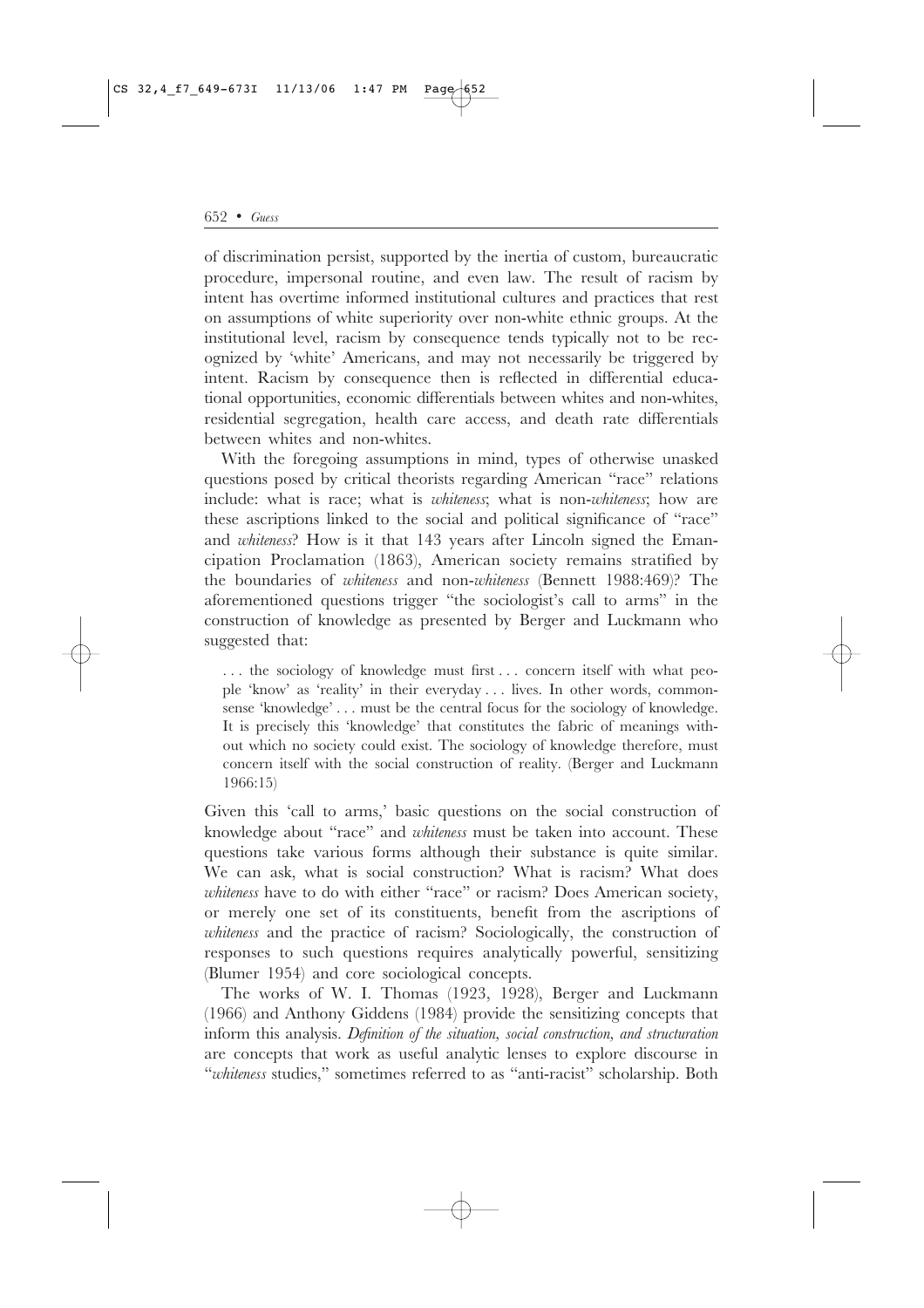"race" and whiteness are socially defined notions that have socially significant consequences for Americans. Employing Giddens' (1984) perspective, we can investigate a specific structuration, the interactive and dynamic duality of whiteness and "race" in American society.

"Whiteness studies [explore] what it means to be White in the United States and the global community," and constitute "a growing body of books, articles, courses, and academic conferences," (Rodriguez 1999:20). This exploration of what it means to be "white" in American society raises a key question: Does American society, or merely one set of its constituents, benefit from the social construction of whiteness? According to one critic, "the critique of whiteness, ... attempts to displace the normativity of the white position by seeing it as a strategy of authority rather than an authentic or essential 'identity' "(Bhabha 1998:21). A cadre of scholars (as noted above), some of whom identify themselves as white, are raising and responding to critical questions about the social and political significance of whiteness in American society.

The goal of whiteness studies is to reveal and to share new knowledge about a seemingly under-investigated social phenomenon; namely, the social construction of whiteness. In a 1997 California Law Review article, Juan Perea suggests that "In the midst of profound demographic changes, it is time to question whether the Black/White binary paradigm of race fits our highly variegated current and future population. Our 'normal science' of writing on race, at odds with both history and demographic reality, needs reworking" (1244). As sociologists, creators of knowledge, and educators, do we dare question whether the time has come for us to reconsider our **normal science** of writing on "race?" Does our scholarship on "race" and whiteness need to be re-worked, updated and, as some have argued, even drastically reconceptualized? Should the undergraduate and graduate students of the Class of 2020 be subjected to what now appears as mis-education on the role that "race" and whiteness play in American society?

## Definition of the Situation: The Social 'Realities' of Race and Whiteness

It is now well accepted by social scientists, that the notions of "race" and whiteness, in their social significance, are guided not so much by any biological foundation as by the social meanings that are ascribed to them. That is, they depend on the social definition their situation is accorded. Uncovering or deconstructing the social construction of "race" and whiteness begins with a definition of the situation or context in which these ideas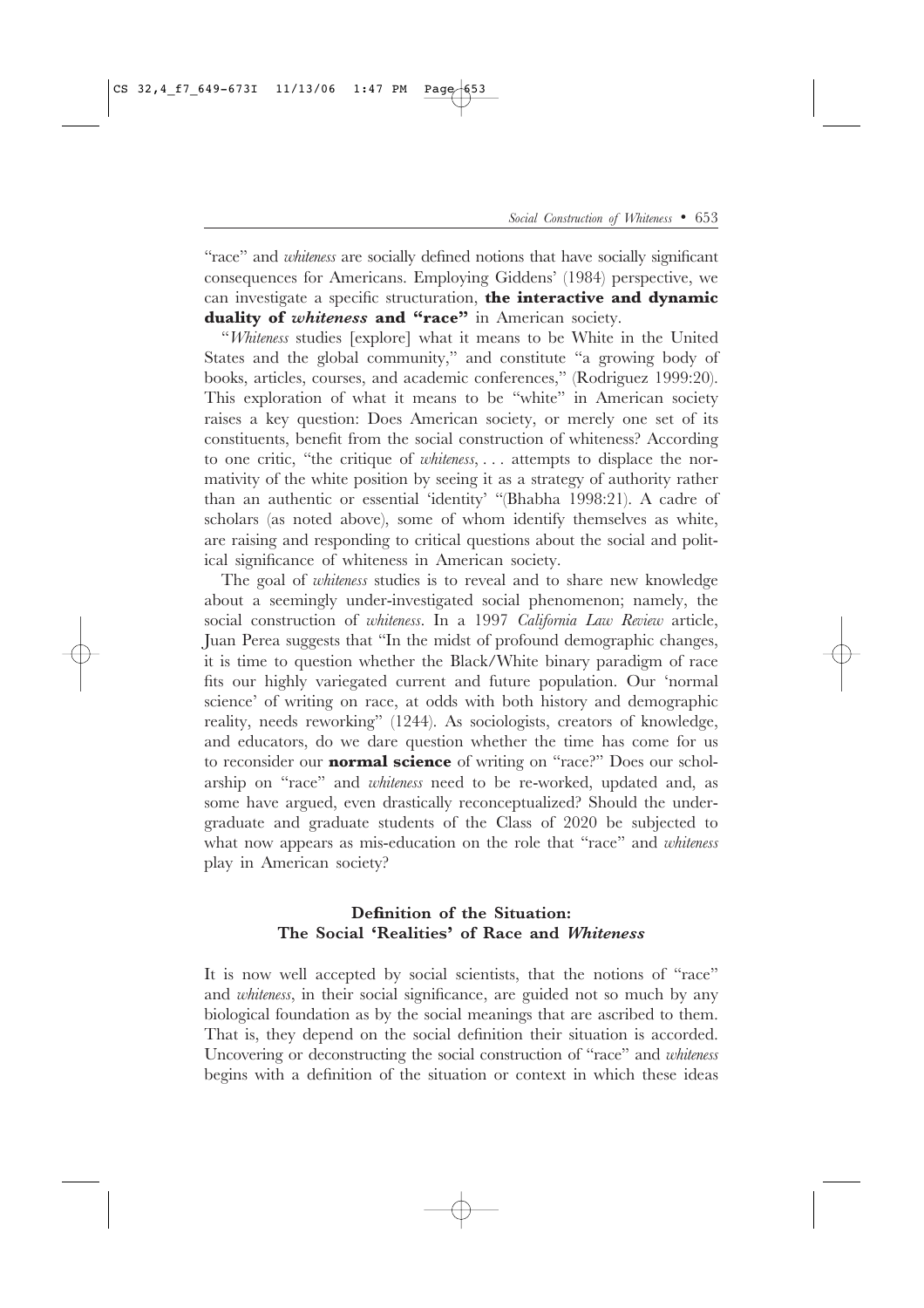tend to define social interaction patterns. It was W. I. Thomas (Thomas and Thomas 1928:572) who suggested that, "If [people] define situations as real, they are real in their consequences." As social facts, both "race" and whiteness define real situations in American society; and, as real situations, both "race" and whiteness issue into real social consequences.

As real situations, the social construction of "race" and whiteness and their social significance are intimately linked to the history of social organization in American society. Blumer observed that the organization of American "race" relations emerged from the intersection of three significant events in history. He opined that these events were "the conquest of the Indians, the forced importation of Africans, [and] the more or less solicited coming of Europeans, Asians, and Latinos" (Lyman 1977:25-37).

Discourse from anthropology, history and sociology characterizes the concept, "race," as having a modern history. According to Roy (2001:81), "[r]ace was created mainly by Anglo-Europeans, especially English, societies in the 16th and 19th centuries." In spite of several centuries of use as a concept representing a natural phenomenon, sociological studies on "race" critique the notion as lacking scientific clarity and specificity. Rather than emerging from a scientific perspective, the notion, "race," is informed by historical, social, cultural, and political values. Thus, we find that the concept "race" is based on socially constructed, but socially, and certainly scientifically, outmoded beliefs about the inherent superiority and inferiority of groups based on racial distinctions (Montagu 1952, 1963; Gossett 1963; Bernal 1987; Bennett 1988).

While outmoded today, in the past, the rationale for convictions about racial superiority and inferiority are linked to Herbert Spencer's 1852 theory of population (Jary and Jary 1991:486). Spencer's theories of natural selection predated Darwinian theory by six years (ibid.). His theory of populations' struggles for existence and fitness for survival came to be recognized as Social Darwinism. Therefore, discourse analysis of knowledge about "race" and whiteness must take into account the saliency of Social Darwinism in social science theorizing about "race" and whiteness. It turns out that theories asserting the 'survival of the fittest' explanation of population and societal development were translated into "nature's indispensable method for producing superior men, superior nations, and superior races" (Gossett 1963:145).

Discussion of the social construction of whiteness cannot be complete unless we acknowledge the social and political significance of "race" in America. Whatever its scientific validity, "race" is a social fact in which the social and political significance of whiteness plays a critical role. Classical scholars have remarked about "race" as a social fact. Thus, according to Durkheim, the concepts, "race" and whiteness, are social facts.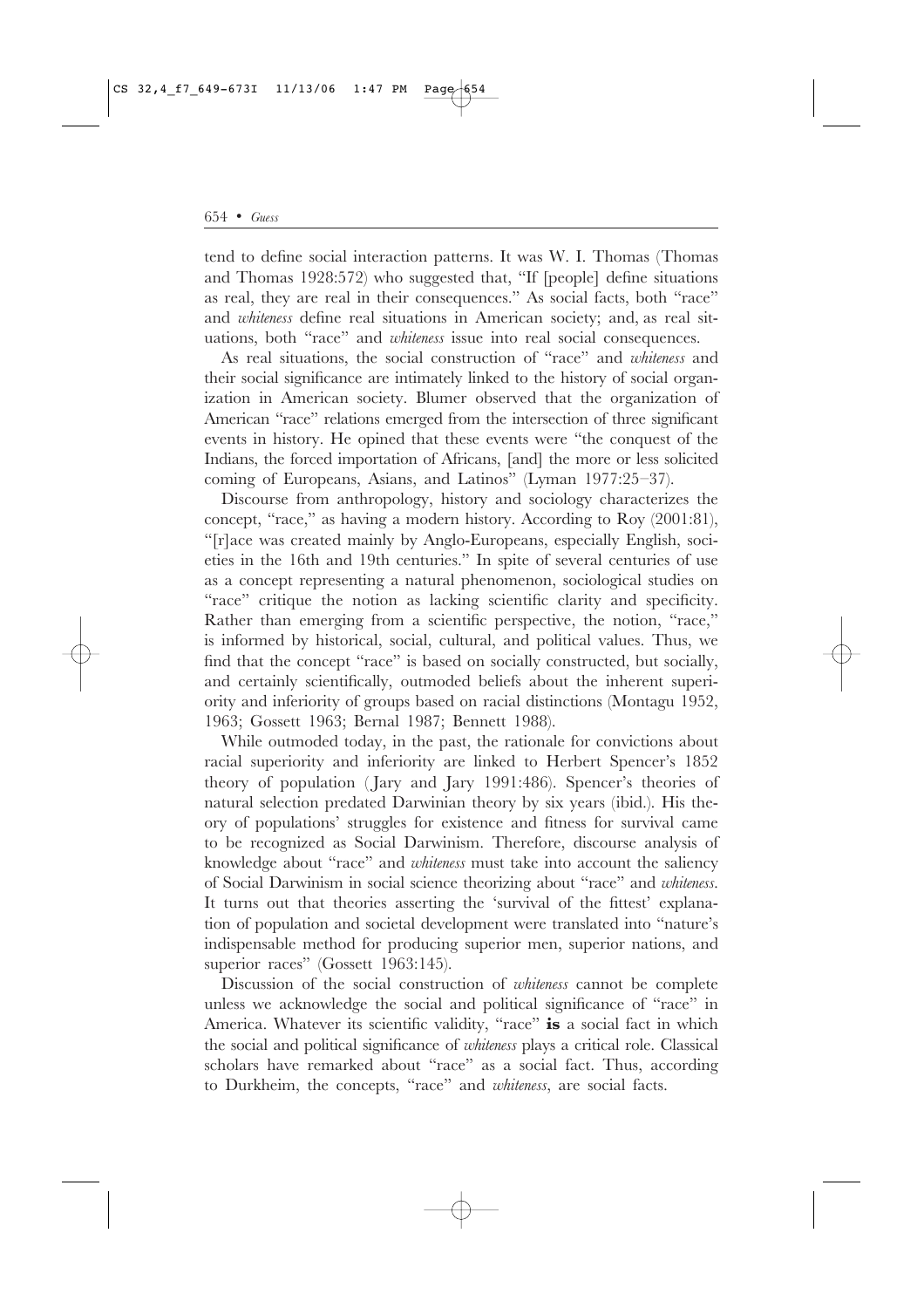A social fact is every way of acting, fixed or not, capable of exercising on the individual an external constraint; or again, every way of acting which is general throughout a given society, while at the same time existing in its own right independent of its individual manifestations. (Durkheim, [1895] 1938:13)

In The Division of Labor ([1933] 1984:246-257), Durkheim wrote about the saliency of "race" as a social fact. Durkheim scholar, Jennifer Lehmann, observes that according to Durkheim, "[T]he word 'race' no longer corresponds to anything definite" (1995:569). Durkheim further suggested that "race" was destined to disappear from modern society. However, here we are, 113 years after the first publication of *The Division of Labor*, and "race" remains very much a part of the organization of contemporary society. Lehmann (1995:569) further explains that in Durkheim's view, "the hereditary transmission of innate, group-level characteristics racial structures  $-$  is supplanted by the **social** transmission of **learned** abilities – acquired structures – and by **individual-level** abilities – individual structures." (emphasis mine).

Similary, Weber ([1921] 1978) argued in *Economy and Society*, Chapter V, that "race" is no more than a manifestation of norms of endogamy. Endogamy is a cultural rule that encourages group members to marry only persons within their group. Thus, above all other considerations, group identity determines the extent to which one is an acceptable marriage partner. Catholics prefer to marry Catholics, the wealthy prefer to marry the wealthy, whites marry whites, and blacks marry blacks. In the American binary paradigm of race (Perea 1997), the outcome of endogamy perpetuates the structures of "race" and whiteness. Thus, norms of endogamy become a primary mechanism for the perpetuation of "races" in America. With reference to the role "race" plays in American society, Weber remarked that "... this abhorrence on the part of Whites is socially determined by the ... tendency toward the monopolization of social power and honor, a tendency which ... happens to be linked to 'race' (Weber [1921] 1978:386).

Even in more recent times, it has also been argued that "just what 'race' means to those who study 'race relations' sociologically or social psychologically, actually remains surprisingly unclear" (Bash 1979:194). Seeing "race" as a metaphor to imply social hierarchy between blacks and whites, van den Berghe (1967:6) observed "the sociologist might regard racial distinction as a special case of invidious status differentiation" (Bash 1979:197).

Herbert Blumer's work also points to implications of status differentiation in American "race" relations. One of his student's reports that for Blumer, "race" relations are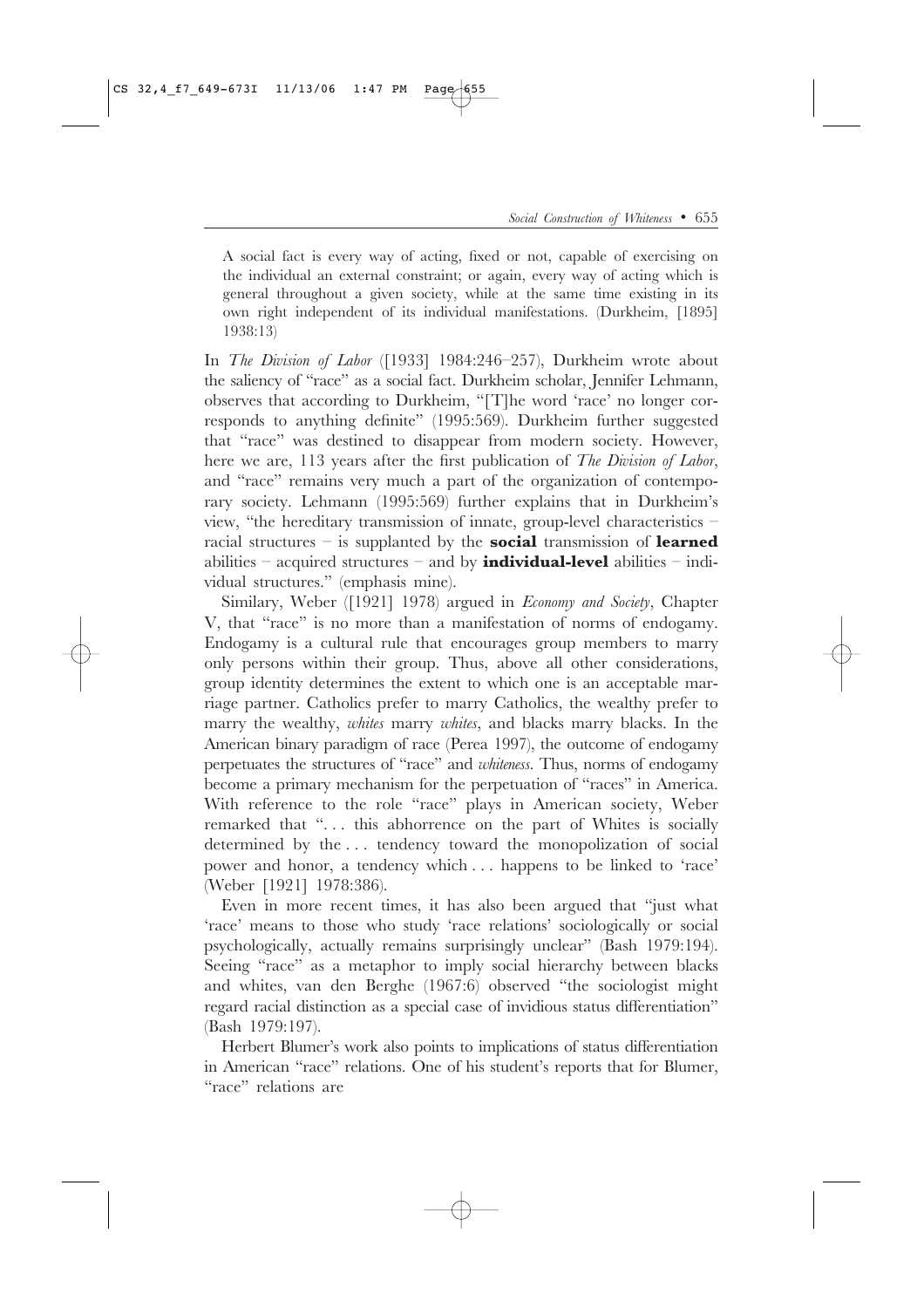a basic feature of social organization . . . based on hierarchy and racial group position. As such, the particular relations that prevailed at any time among the races were not immobile. Any established pattern of race relations indicates the structure of group positions that had been institutionalized in time and space by the concrete acts of men in power. Race prejudice was a matter of history and politics, not a function of individual attitude. (Lyman 1984:111)

As a basic feature of social organization, "race" in American society largely depends upon what we mean by *whiteness* and its significance in patterning social interaction and social organization between whites and non-whites. We can observe historical moments in the social construction of knowledge about "race" and the power of whiteness in America by describing types of concrete social action from which the social and political significance of whiteness emerged. To contextualize this claim, it is instructive to note the core features of the perspective of social constructionism.

## What is Social Construction?

In considering race and whiteness as basic features of social organization, it is helpful to review Berger and Luckmann's (1966) thesis on social construction. In their treatise on the sociology of knowledge, the authors argue that, "Reality is socially defined. But the definitions are always embodied, that is, concrete individuals and groups of individuals serve as definers of reality" (1966:116). As part of a socially constructed and symbolic universe, American "race" relations represent "historical products of human activity ... brought about by the concrete actions of human beings" (1966:116).

Following Berger and Luckmann's (1966) logic, the notions of "race" and whiteness may be regarded as the conceptual machineries of universemaintenance for American "race" relations. According to Berger and Luckmann (1966:108), "the success of particular conceptual machineries is related to the power possessed by those who operate them." Thus, the terms "blackness" and "whiteness" represent conceptual machineries of universe-maintenance relative to the concept, "race." By employing blackness and *whiteness* as opposing dualisms in sociological discourse, we seek to explain – but, in effect, allow ourselves to tacitly legitimate and/or justify – the institutional order of American "race" relations. Such legitimations "...are learned by the new generation during the same process that socializes them into the institutional order" (Berger and Luckmann 1966:61).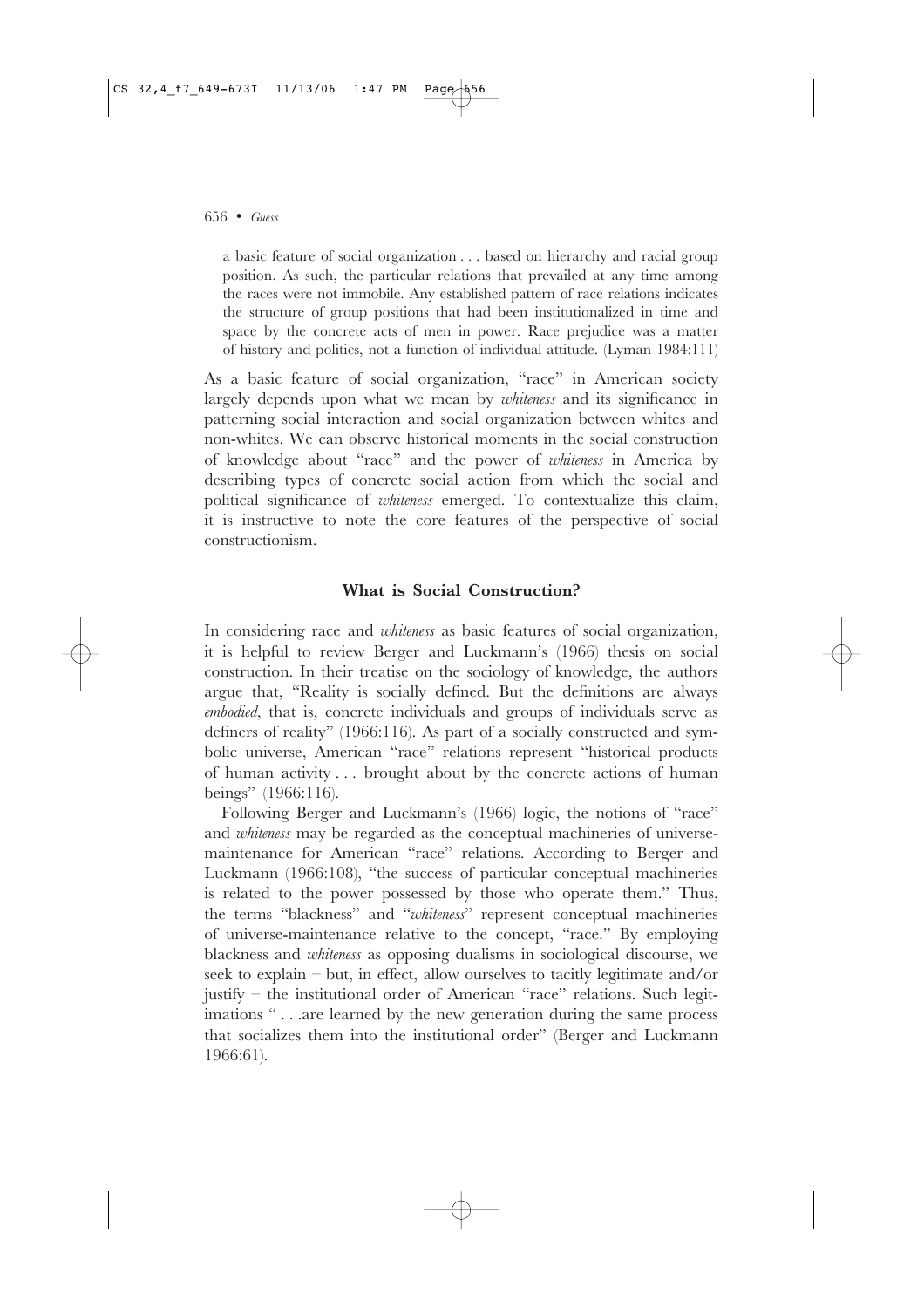In Invitation to Sociology, Berger reminds us of several objectives of our discipline, which are appropriate to consider when venturing into Whiteness studies or anti-racist arguments (1963:156-157). Berger reminds us of our mission as sociologists:

Sociology uncovers the infinite precariousness of all socially assigned identities. Sociological perspective, as we understand it, is thus innately at odds with viewpoints that totally equate men with their socially assigned identities ...

The sociologist ought, therefore, to have difficulties with any set of categories that supply appellations to people - 'Negroes,' 'whites,' 'Caucasians,' or for that matter 'Jews,' 'Gentiles,' 'Americans,' 'Westerners.' In one way or another, with more or less malignancy, all such appellations become exercises in 'bad faith' as soon as they are charged with ontological implications...

Sociological understanding, by contrast, will make clear that the very concept of 'race' is nothing but a fiction to begin with, and perhaps helps make clear that the real problem is how to be a human being. (Berger 1963:156-157)

Part of our commonsense knowledge about American population groups is that social interaction and organization between such groups tends to vary according to "race" or ethnicity. Part of our commonsense knowledge about "race" and whiteness in America is that interaction between the "races" is generally perceived in terms of hierarchical relations between blacks and whites.

Pierre van den Berghe (1967) and John Stanfield (1985) link the social construction of whiteness to a particular type of social action that is linked to and generated the emergence of whiteness as a social fact in American society. In Race and Racism (1967:11), van den Berghe argues that

The existence of races in a given society presupposes the presence of racism, for without racism, physical characteristics are devoid of social significance ... it is not the presence of objective physical differences between groups that creates race, but the social recognition of such differences as socially significant or relevant.

If we link the concept "race" to social action, we change the ostensibly neutral, categorical character of the concept by introducing agency into its implications on social relations. John Stanfield (1985:161) best characterizes the type of social action informing the social construction of "race" and whiteness. In Theoretical and Ideological Barriers to the Study of Race-Making (1985), Stanfield links "race" to social action with the concept, race-making:

Race-making is a mode of stratification and more broadly nation-state building. It is premised on the ascription of moral, social, symbolic, and intellectual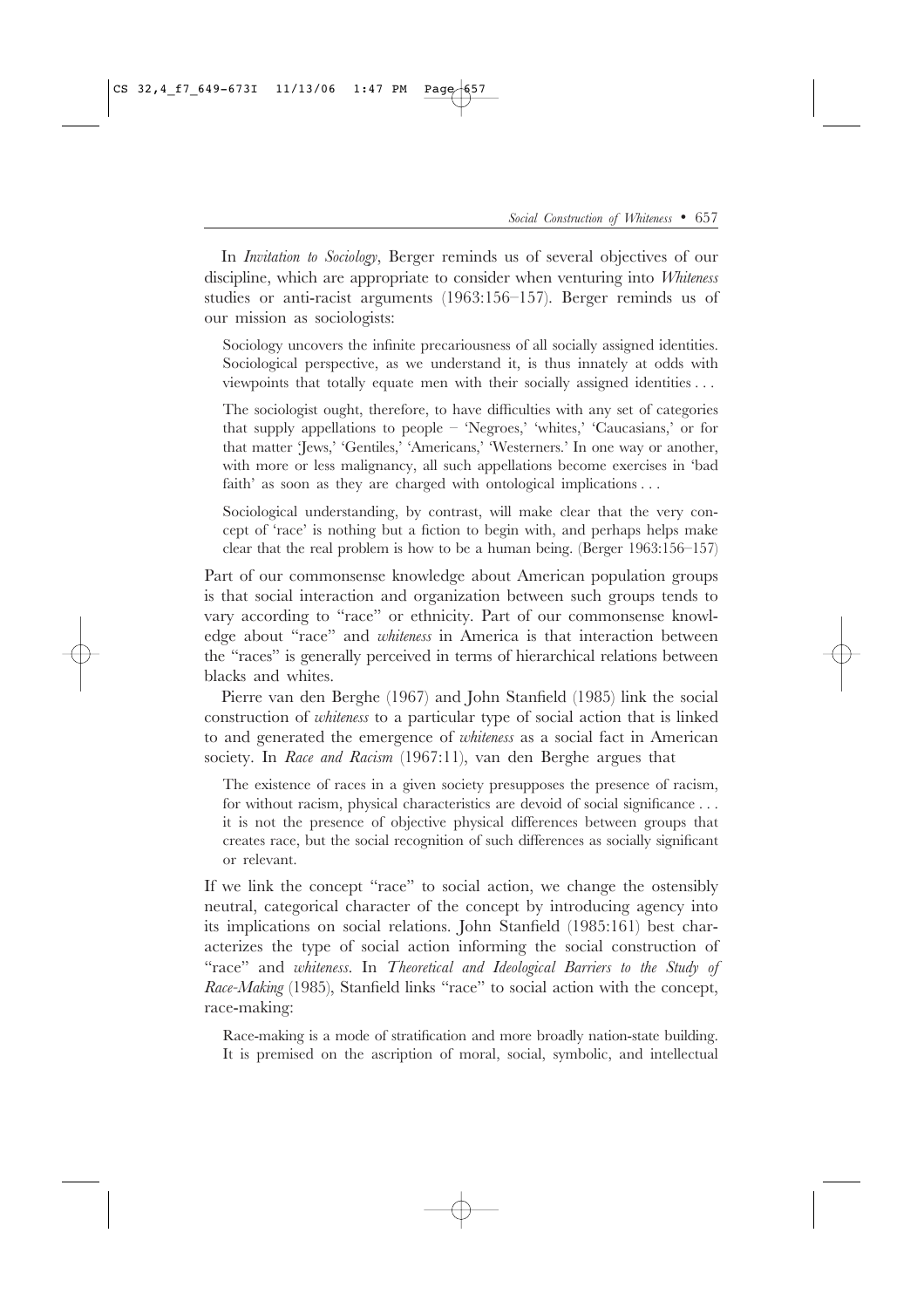characteristics to real or manufactured phenotypical features which justify and give normality to the institutional and societal dominance of one population over other populations materialized in resource mobilization, control over power, authority and prestige privileges, and ownership of the means of production. (Stanfield 1985:161)

Stanfield defines racism as the generator of race-making. He observed that

Racism and race-making are part and parcel of the manner by which major industrial, European-descent nation states such as the United States have originated and developed, and that the significance of race-making in American nation-state building has been normative, not accidental, coincidental [nor] a contradiction between democratic ideals and human interests as Myrdal  $(1944)$  claimed vears ago. (Stanfield 1985:162)

Stanfield criticized the progress sociologists have made toward producing critical studies of the role "race" and whiteness play in American society. "Sociologists have made little effort to explore the material origins and dynamics of "race" and its role in creating stratification, differentiation, and the social psychology of intergroup relations" (Stanfield 1985:167). As American citizens and as social scientists, has the time come for us to confront the material origins and dynamics of "race" and whiteness in American culture and society?

Berger and Luckmann suggested years ago that part of understanding the social construction of any universe is linked to understanding the social organization "that permits the definers to do their defining"  $(1966:116)$ . They recommended that "[i]t is essential to keep pushing questions about the historically available conceptualizations of reality from the abstract 'What?' to the sociologically concrete, 'Says who'?" (ibid:116). Thus, Weber's "norms of (racial) endogamy" combined with Stanfield's "race-making" process, eventuate in the structuration of "racial" asymmetry. Together, such processes result in the bifurcation of ideas about "race" along parameters of blackness and whiteness in American society.

Giddens' (1984) theory of structuration is useful in informing inquiry into the historically available and abstract conceptions of "race," racism, and *whiteness* as well as the sociologically concrete, 'says who?' Among the core concepts in his theoretical scheme are structuration, structural properties, and structural principles. A major goal of structuration theory is to overcome oppositional dualisms in theorizing by acknowledging the role actors play in the structuration process  $-$  in this case, the structuration of American "race" relations.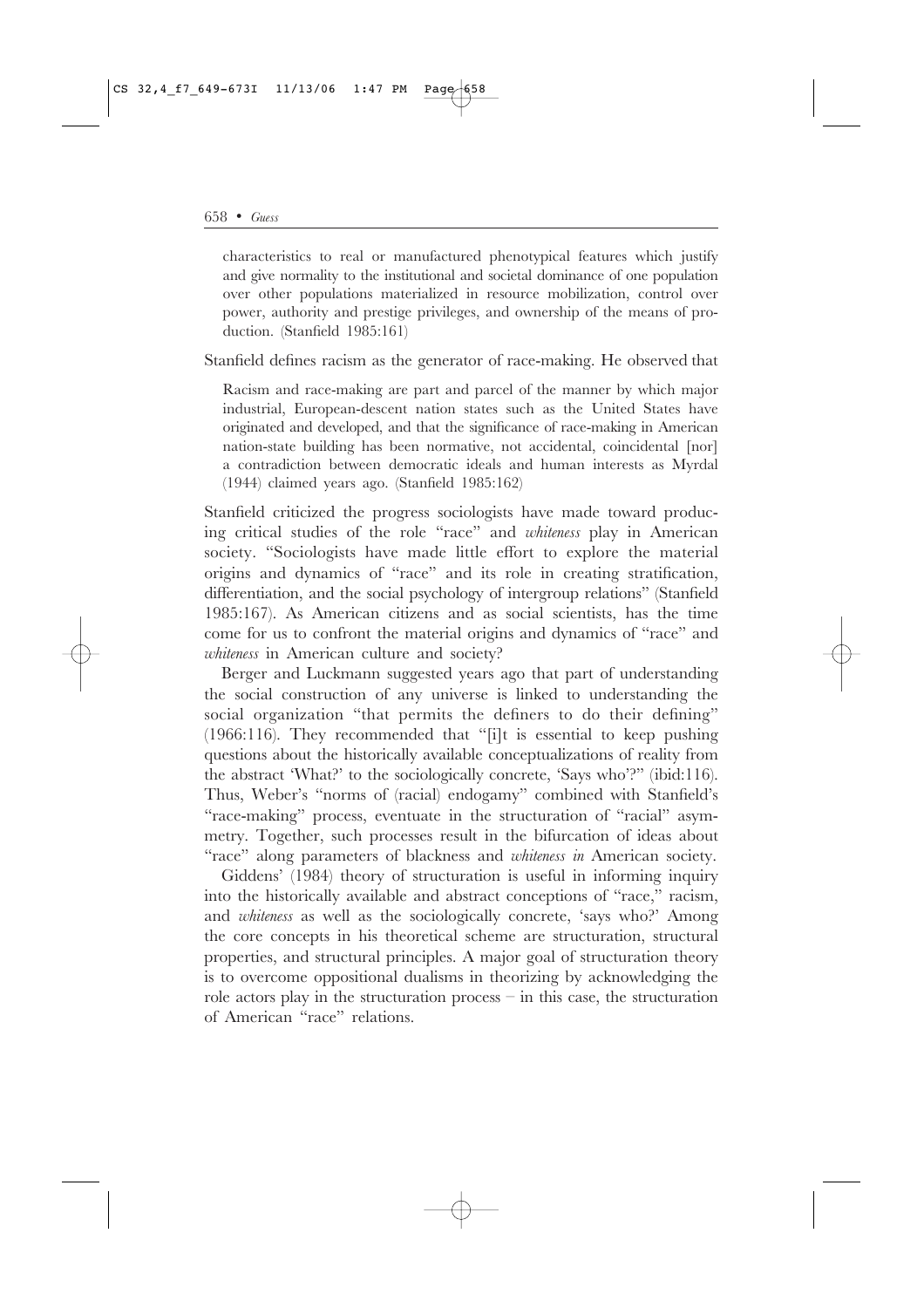## **Structuration Theory**

Giddens' (1984) structuration theory is conducive to analyzing the process of social construction, a process through which social actors do the defining of "race" and whiteness. Social structure conventionally appears in literature as a concept disembodied from actors who participate in its creation, reproduction, and transformation. Giddens criticizes this static conceptualization of social structure "for its tendency to view structure and symbols as somehow alien to the actors who produce, reproduce, and transform these structures and symbols" (Turner 1991:523). Giddens' core argument is similar to Berger and Luckmann's (1966) claim that actors are producers as well as products of society and its structurations.

Structuration refers to the **process** of constructing, ordering, and routinizing of social relations across time and space, in virtue of the duality of structure (Giddens1984:374). In Giddens, the duality of structure refers to the observation that actors are as much producers as they are also products of society's structurations. For example, social actors were involved in constructing laws, rules, and regulations that created structured social relations during Slavery, Reconstruction, Jim Crow and the Civil Rights eras. Both black and white people, both enslaved and free people understood the racial rules that ordered their day-to-day routines in everyday life. Across time and space, racial routines in social interaction became institutionalized practices that ensured social distance and geographical separation between black and *white* population groups. The duality of structure concept suggests that, "people in interaction use the rules and resources that constitute social structure in their day-to-day routines in contexts of co-presence, and in so doing, they reproduce these rules and resources of structure. Thus individual action, interaction, and social structure are all implicated in one another" (Turner 1991:521).

Gidden's explanation of the process of structuration is consistent with Georg Simmel's (1950:9) conception of society:

More specifically, the interactions we have in mind when we talk about "society" are crystallized [social interactions] as definable, consistent structures such as the state, and the family, the guild and the church, social classes and organizations based on common interests.

In defining society as "crystallized interactions," Simmel (1950) suggested that patterns of social organization in society find their foundations in the basic processes of social interaction. He noted that  $(1950:11-12)$ :

[T]he recognition that man in his whole nature and in all of his manifestations is determined by the circumstance of living in interaction with other men... that what happens to men and by what rules do they behave, not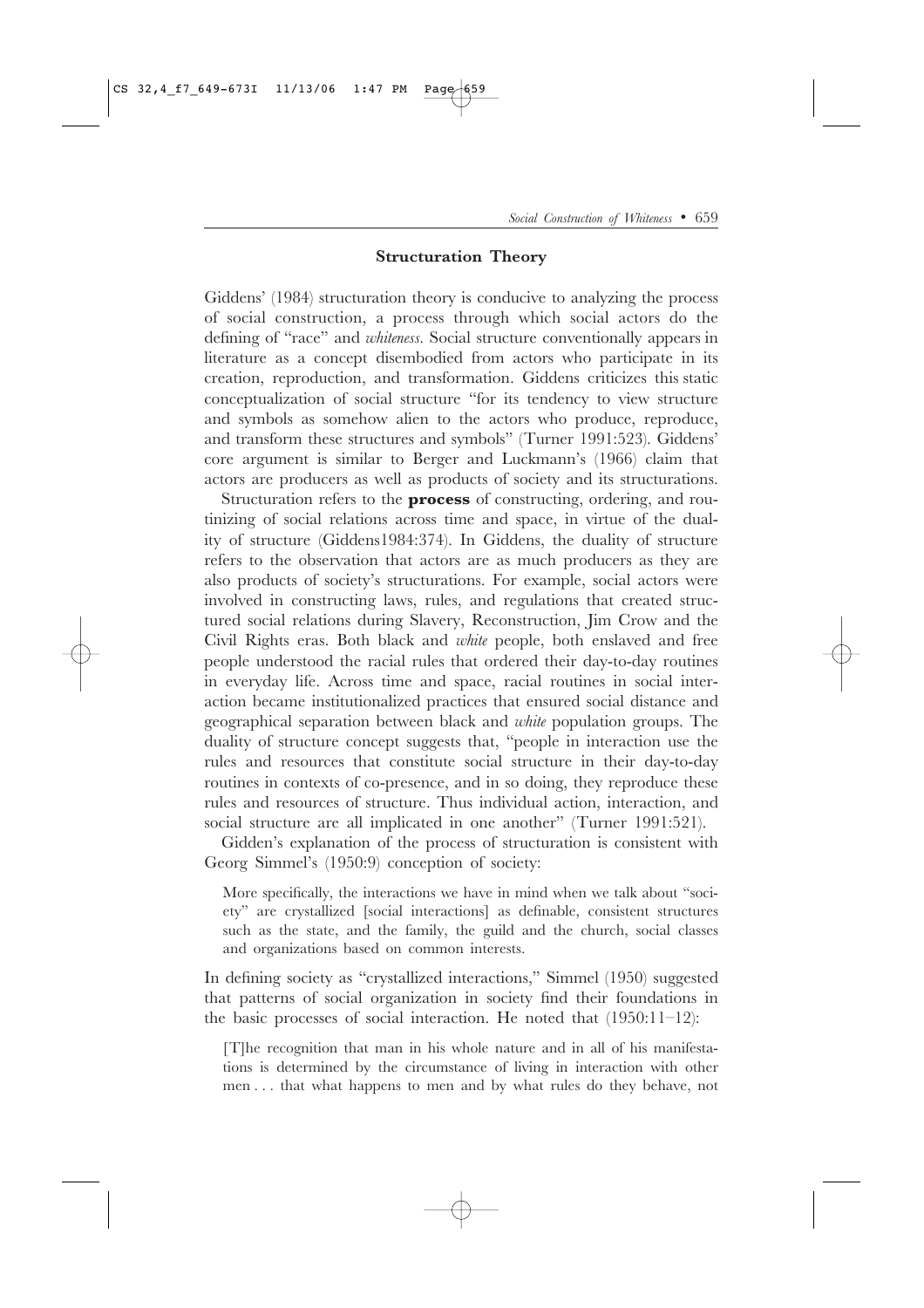insofar as they unfold their understandable individual existences in their totalities, but insofar as they form groups and are determined by their group existence because of [social] interaction.

Giddens' (1984:376-77) concept, "structural properties," refers to "institutionalized features of social systems which [stretch] across time and space." Here again, we observe a Simmelian feature in Giddens such that Giddens' "institutionalized features" of social systems are pratically synonymous with Simmel's (1950) conceptualization of patterned social interaction.

"Race," racism, and, what has come to be called, "white-skin privilege" can be conceptualized as properties or characteristics of the **structuration** of "race" relations. Thus, we can argue that the social facts of "race", racism, and white-skin privilege have become increasingly institutionalized features of American society since the 17th Century. The processes of social construction, structuration, or institutionalization of "race," and of blackness and whiteness is described in "The Struggle to Define and Reinvent Whiteness," where Joe (1999:162-167) Kincheloe observes:

Even though no one at this point really knows what whiteness is, most observers agree that it is intimately involved with issues of power and power differences between white and non-white people ... As with any racial category, whiteness is a social construction in that it can be invented, lived, analyzed, modified and discarded ... the ephemeral nature of whiteness as a social construction begins to reveal itself when we understand that the Irish, Italians, and Jews have all been viewed as non-white in particular places at specific moments in history. Indeed, Europeans prior to the late 1600s did not use the label, black, to refer to any race of people, Africans included. Only after the racialization of slavery by around 1680 did whiteness and blackness come to represent racial categories.

The property or characteristic of asymmetric organization of relationships is clearly observable in the process of structuration of American "race" relations. Based on structuration theory, we can view the racialization of American citizenry as a type of structuration. Omi and Winant use the term, racialization, in a very specific way: that with the onset of American slavery, "a racially based understanding of society was set in motion which resulted in the shaping of a specific racial identity not only for the [enslaved] but for the European settlers as well" (1986:64).

The structuration of American "race" relations has been achieved through the process of racialization, a process that is dependent upon a prior process that Omi and Winant refer to as "racial formation" (Omi and Winant 1986:61). Racial formation is the:

... process by which social, economic and political forces determine the content and importance of racial categories, and by which they are in turn shaped by racial meaning.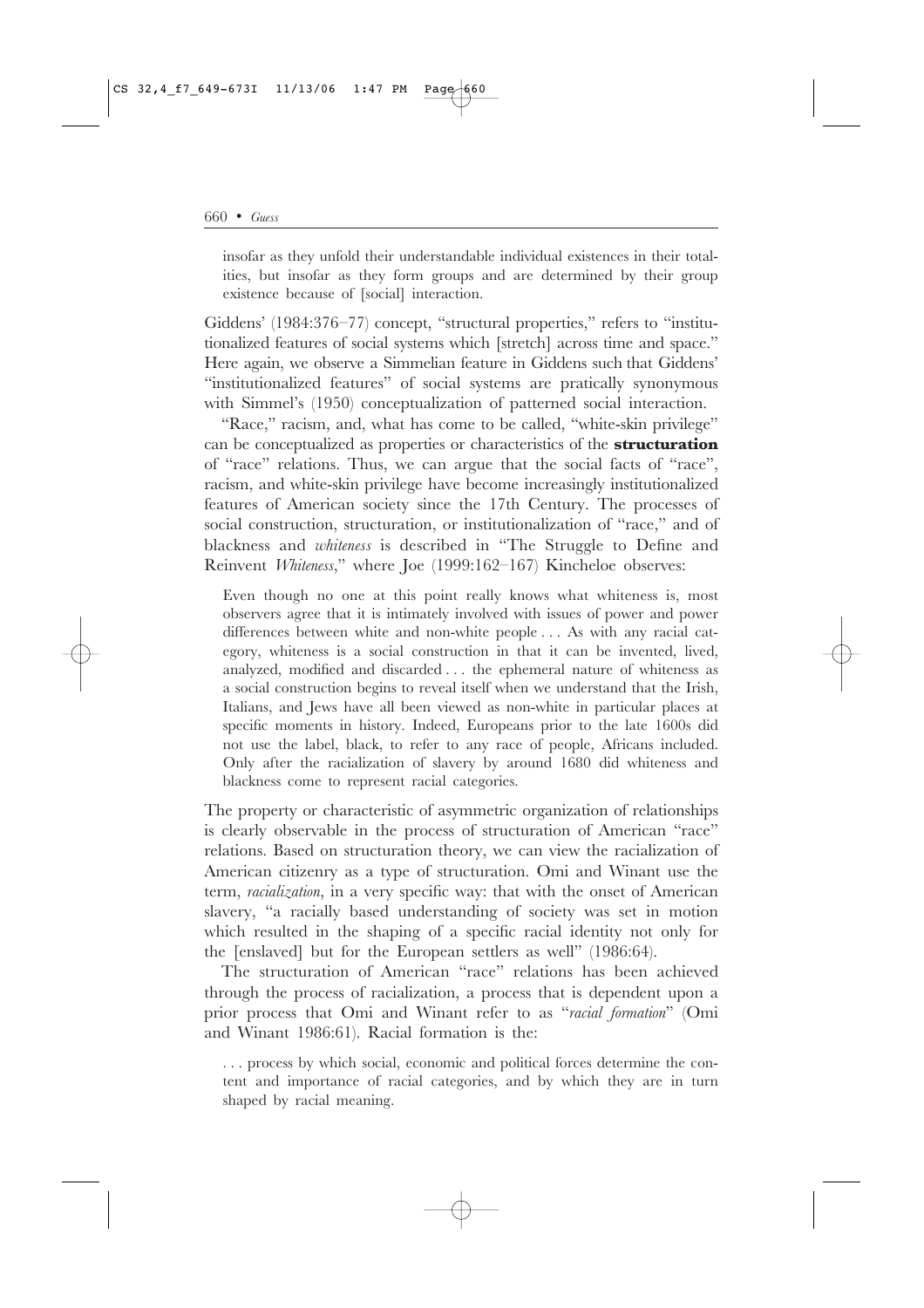Racialization, a structural property or institutionalized feature of the system of "race" relations in America, enhances the life experience of those who would benefit from this form of socialization. When a subordinate group is racialized, the superordinate group is racialized as well. However, the superordinate group, in order to maintain the advantages of its constructed status, must also maintain and sustain the racial ideology of the mass culture, an ideology which "validates" the superordinate group's position of dominance in the first instance. So, the structural properties of "race," racialization, racism, white-skin privilege, and asymmetric relations become transformed into structural principles of social organization which constitute the social system of American "race" relations.

According to Giddens (1984:376) structural principles are "factors involved in the overall institutional alignment of a society or type of society." I think we can all agree that *racialization* permeates all of American society, or as Giddens (1984:376) would say, "a societal totality." Another important structural principle for maintaining racism and white-skin privilege is that of asymmetry. According to Peter Hall (1985:310), asymmetric relationships assume a power dimension:

Relationships and interactions characterized by 'more' or 'less' can be labeled asymmetric. asymmetric relationships are those in which one party is capable of disproportionately imposing his/her will on the other and setting conditions, making decisions, taking actions, and exercising control which are determinative of the relationship.

It can be argued then, that in addition to racialization, a major organizing principle in the structuration of American "race" relations is asymmetric power relations between whites and non-whites. A recent example of racism by consequence is what America learned about its "racial" issues in the aftermath of Hurricane Katrina in 2005. The Lower 9th Ward neighborhood in New Orleans, LA provided a classic example of how social, economic, and political structuration resulted in the marginalization of 9th ward residents. Economically depressed areas along the Gulf Coast suffered more than other residents simply because they were not financially able to pick up and relocate themselves. Ranking low on education and income scales, residents of the Lower 9th Ward were at the mercies of public and private institutions for help with acquiring the basic necessities of life.

In his analysis of "race" as a social category, British sociologist Michael Banton (1966) explains how he sees asymmetric power relations. "The power of the masters was secured by the adoption of 'race' as an overriding principle of organization through the society." Banton further observes that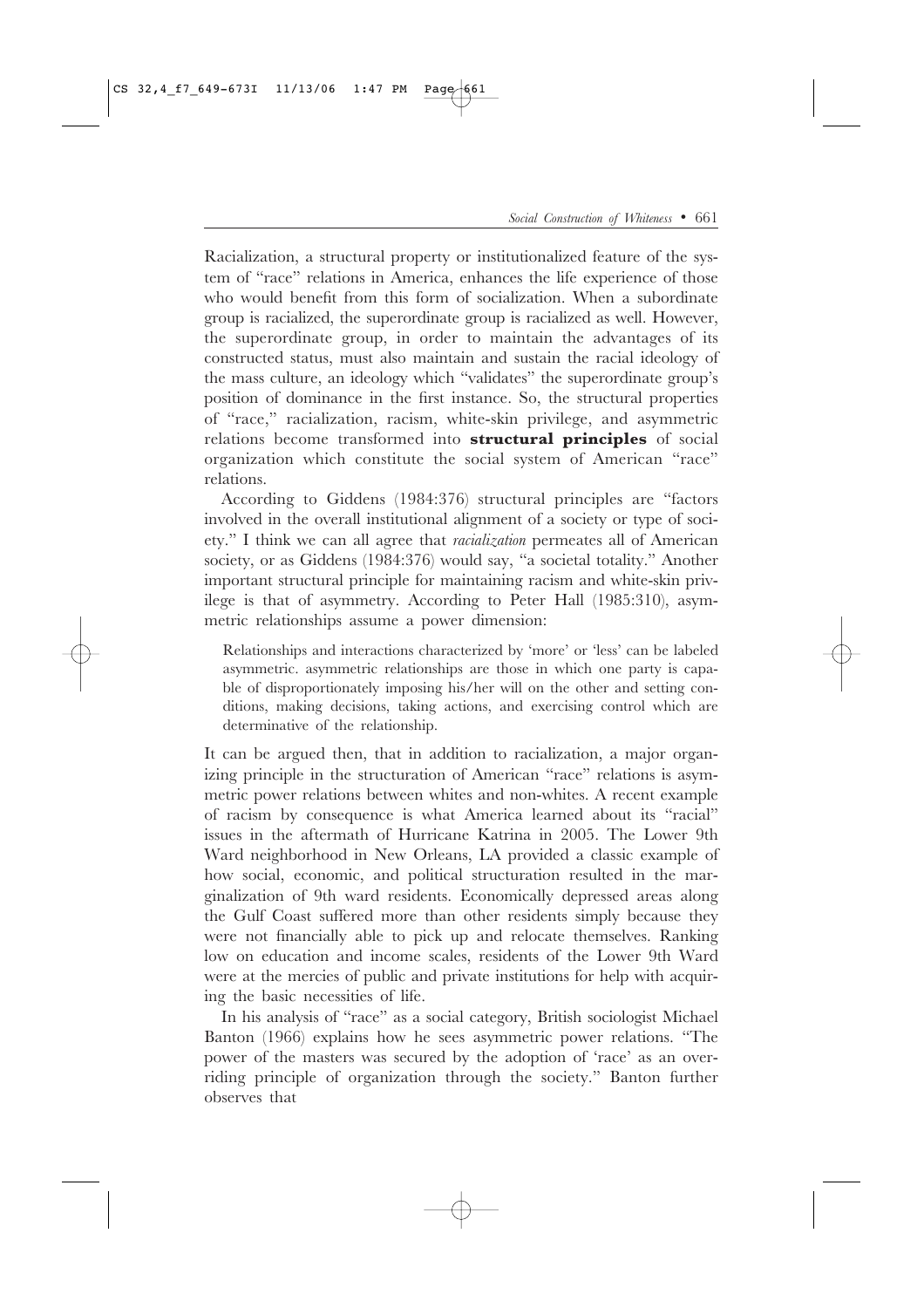"Just before the outbreak of the Civil War, Jefferson Davis told the United States Senate 'One of the reconciling features of the existence [of Negro slavery] is the fact that it raises every white man to the same general level, that it dignifies and exalts every white man by the presence of a lower race." (Banton 1966:11)

We might then ask, "What is the mechanism that enables the structuration of American "race" relations?" How is it that the overriding principles of American "race" relations continue to operate effectively as America enters the Third Millennium?

Giddens (1984) talks about the structuration process and its reliance on rules and resources. He sees social life as governed by rules or rule sets. Such rules are "procedures of action... techniques or generalizable procedures applied in the enactment and reproduction of social practices" (1984:21). The awareness of rules, argues Giddens, is "the very core of that 'knowledgeability' which specifically characterizes human agents" (1984:22). Rules in the social system of "race" relations play a vital role in "the constitution of meaning," as well as the application of "sanctions" (1984:20).

Rules represent knowledge of procedure or mastery of techniques of doing social activity. Such rules, argues Giddens (1984:22), "are locked into the production and reproduction of institutionalized practices, that is, practices most deeply sedimented in time and space." Accordingly, "[f]rom a sociological perspective, the most important rules are those that agents use in the reproduction of social relations over significant lengths of time and across space" (Turner 1991:524). The nature of such rules is that they are only tacitly understood by actors; they become such an integral part of actors' practical stocks of knowledge that, as procedures, they simply appear as the natural order of things. And, in the historically conditioned system of American "race" relations, what could be more "natural" than the hierarchical order of social status based on "race"?

# **Structuration of Whiteness:** A History of Production and Reproduction

On the one hand, agents use resources to get things done; while on the other hand, agents use rules as generalized procedures for informing action. Giddens (1984:258) points out that

"Power ... is generated in and through the reproduction of structures of domination. The resources which constitute structures of domination are of two sorts  $-$  allocative and authoritative."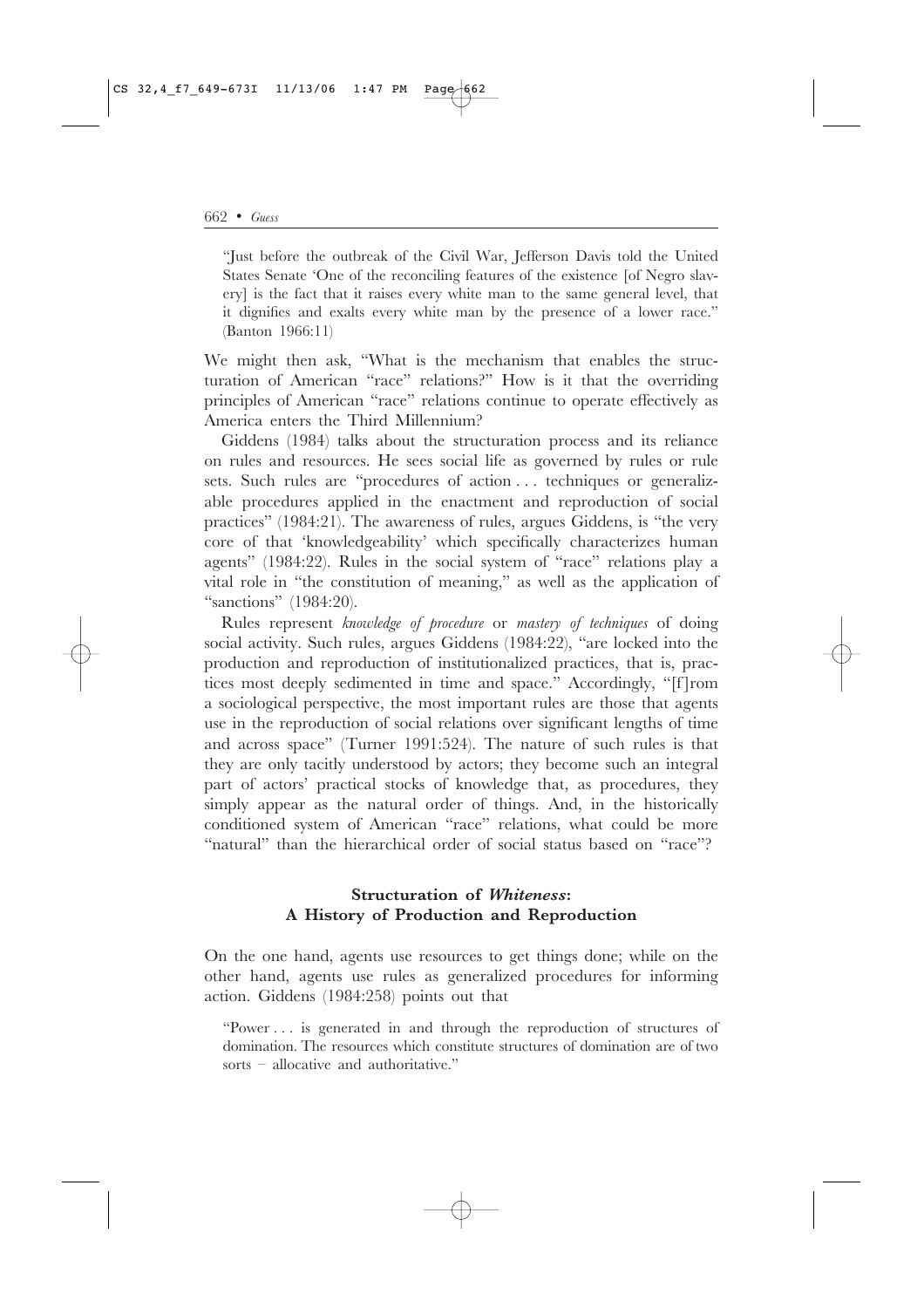Allocative resources include raw materials, instruments of production, technology, and produced goods created by the interaction of raw materials and instruments of production. Authoritative resources include the modes of production and reproduction of social systems and the organization of life chances (Giddens 1984:258). Allocative resources provide capability to generate command over objects, goods or material phenomena; authoritative resources refer to the capacity to generate command over actors and persons (Giddens 1984:33). The interactive application of allocative and authoritative resources produces dimensions of structuration. Signification, domination, and legitimation represent structural properties or dimensions of the process of structuration (Giddens 1984:30-31). The emergence of such properties is apparent in America's colonial history.

America's colonial history documents three dimensions of the structuration of what gradually evolved into "race" and whiteness in the contemporary social system of American "race" relations. Giddens explains that we can identify three structural dimensions of social systems: signification, domination, and legitimation (1984:30). The dimension of signification refers to symbolic orders (discourse, language, and communicative processes in interaction) in a society. Domination is the dimension whose domain includes resource authorization and allocation in a social system. Domination tends to manifest itself in a society's political and economic institutions. The third dimension, legitimation, refers to a society's systems of normative regulation, as reflected in its legal institutions (Giddens 1984:28-34).

The history of the structuration of America's racialized society began first with the growing signification (interpretive rules) of whiteness. Interpretive rules or 'race norms' informed social interaction in American colonial society. The second stage of this process is observed in the domination (control over allocative and authoritative resources) of the social system of "racialization" by white actors. Domination over the life chances of non-whites was accomplished through the economic disadvantage associated with slavery, reconstruction, Jim Crow and continuing forms of discrimination based on "race." The last dimension of the structuration of American race relations refers to the legitimation (normative rules) of white-skin privilege. African-descended Americans learned the normative rules of 'racial etiquette,' which dominated social interactions between blacks and whites for most of America's history as a nation. For persons of African descent not understanding the normative rules of 'racial etiquette,' even in 2002, could be life threatening.

Giddens' (1984) structuration theory thus suggests that when signification, domination, and legitimation occur in consecutive order, institutionalization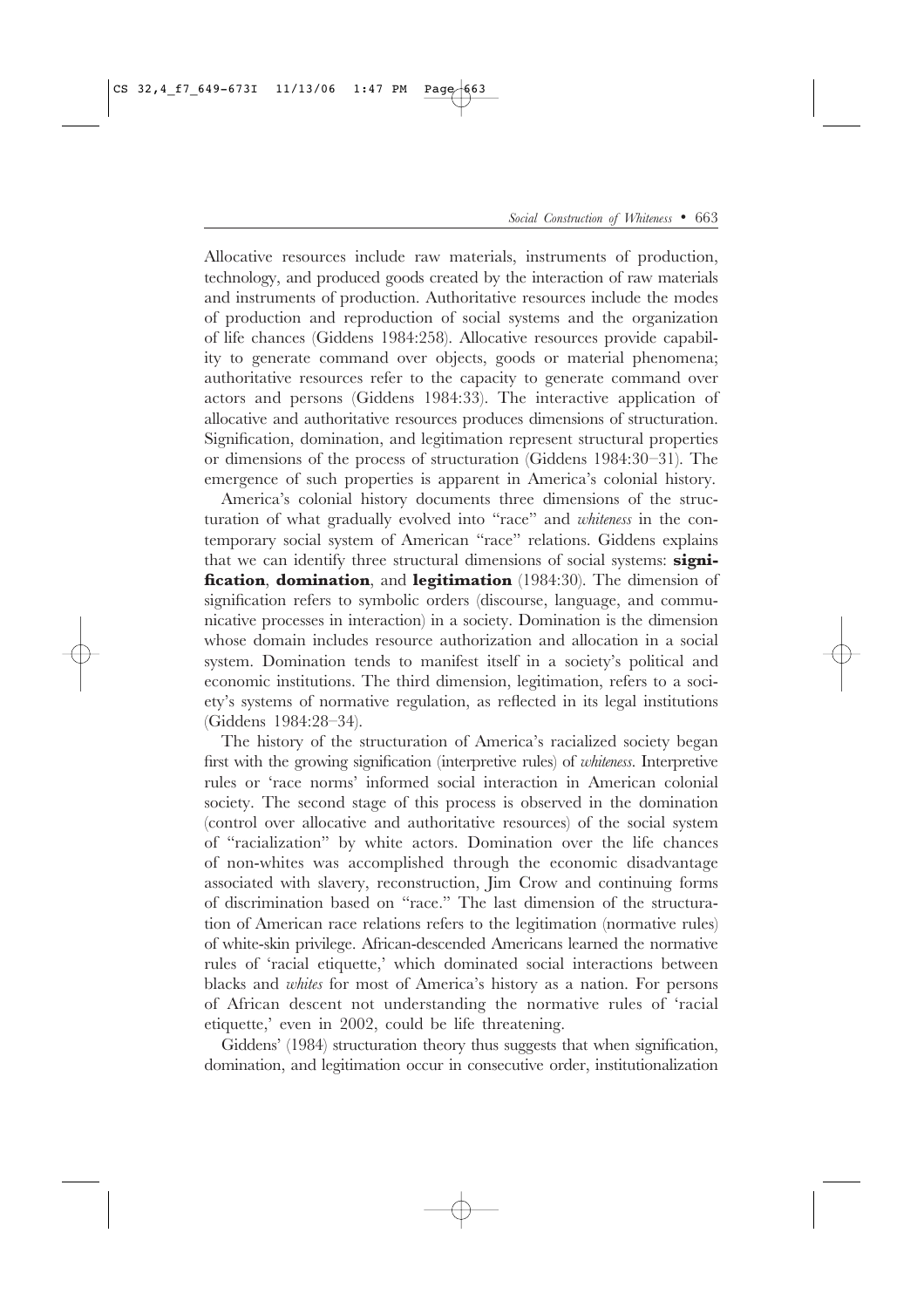or structuration develops. Thus, the structuration or institutionalization of America's race relations produces a racialized society. The role of "race" finds its way, then, into the social construction of law or normative rules for social interaction between *whites* and non-whites. It is this history of the development of such properties of the structuration process of the system of "race" relations that informs the work of scholars engaged in whiteness studies or antiracist scholarship.

## The Structuration of Status Constructions

Historians like Gossett (1963:17) found that although seventeenth century "race" theories were not scientific, they "led to the formation of institutions and relationships that were later justified by appeals to "race" theories." For example, while both were regarded as heathens, Gossett noted that the colonists found that the Native American did not adapt to enslavement; in contrast, he claims, Negroes had been conditioned to subjugation by African tribal chiefs. Thus, racial theories were more easily applicable to justify Negro enslavement (Gossett 1963:28-31). To legitimate status differences between "Negroes" and European servants, laws were enacted that imposed the status of 'slave for life' on enslaved Africans. While white European indentured servants could conceivably envision an end to their servitude, Africans did not fare as well (Gossett 1963:31).

Alternatively, Bennett (1988:33) also an historian, examined letters and diaries of the 16th Century and found that the first European emissaries to African centers greeted Africans as allies and trade partners. Such diaries showed that "down to the eighteenth century [these emissaries] had no conception of Africans as racial pariahs" and saw them as "their equals and superior to many of their countrymen back home" (Bennett 1988:33).

The first Africans landed in America in 1619. They were not enslaved and operated on a basis of equality with whites (Bennett 1988:36-37). The first Africans in pre-racial America occupied the social status of free persons or indentured servants (Roy 2001:85). However, facing the birth of a nation and socioeconomic forces, (i.e., such as a worldwide demand for tobacco cotton and sugar, and the need for a system of labor), 17th Century colonial leaders needed a large labor force to meet market demands from Europe and America. Native American populations proved too difficult to submit to enslavement, and, "... European Christians were reluctant to enslave other Christians [such as the Irish]" (Roy 2001:83).

As the New World was developing, highly civilized West African societies were engaged in trade relations with Europeans. Africans enslaved Africans "... for the same reasons as Europeans [enslaved Europeans]: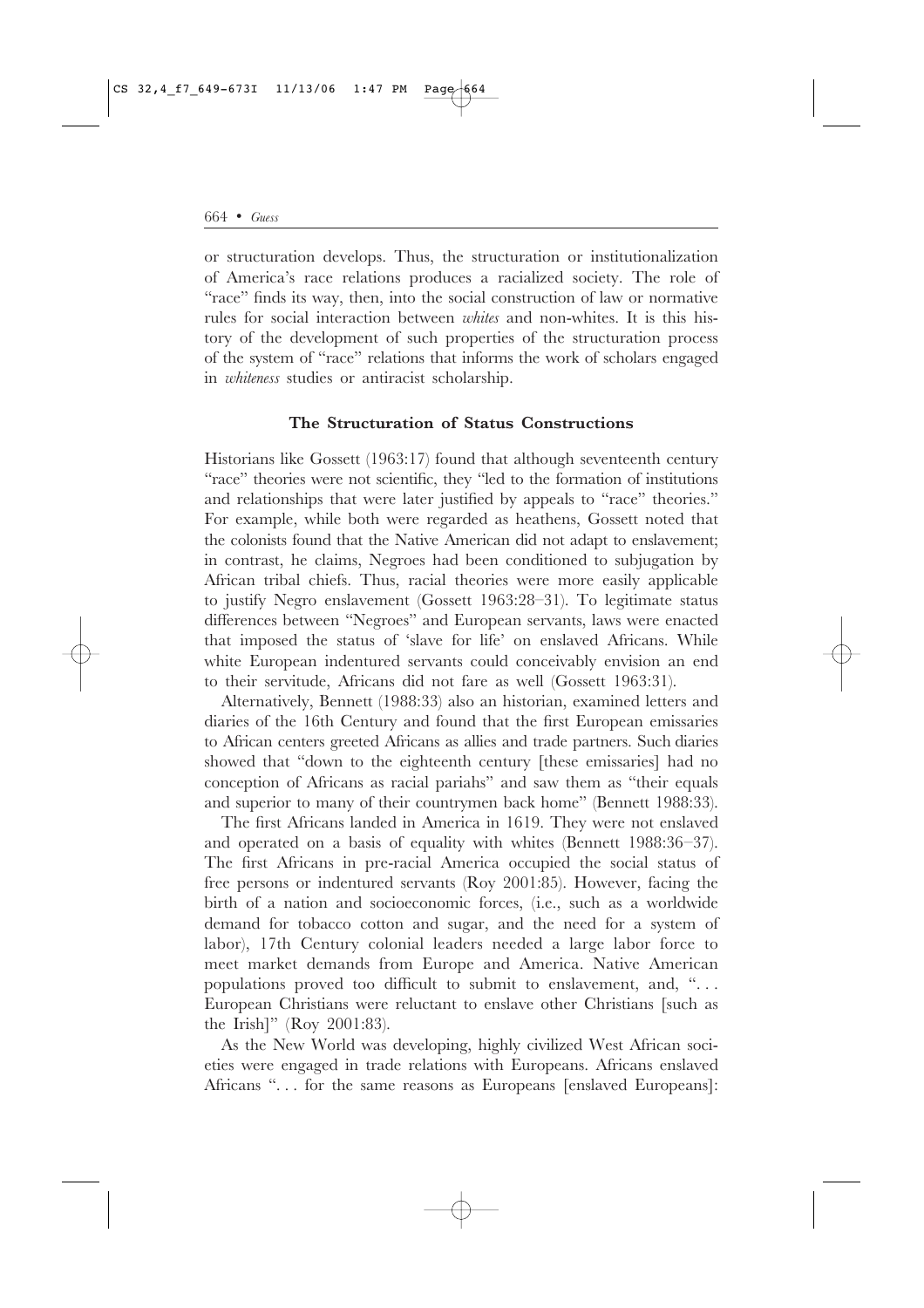debts, crimes, conquest, and sale by parents" (Roy 2001:84). Therefore, West African states had a ready supply of slaves to trade with Europeans in exchange for "arms and other resources to dominate their regions, changing the balance of power within western Africa toward states that were friendly to Europeans" (Roy 2001:82).

Colonial Europeans discovered several benefits associated with enslaving Africans in the New World: "they were civilized and relatively docile, they were knowledgeable about tropical agriculture, they were skilled iron workers, they had immunities to Old World diseases, thus making them a more secure investment for a slave owner" (Roy 2001:84).

According to Roy (ibid:84), "Africans were preferred laborers less because they were uncivilized or tribal but because they were more civilized than laborers from other parts of the world." During a 110-year period (1700-1810), approximately 6 million Africans were transported to the New World under the status of chattel slave, or property (Roy 2001:84). The colonial leaders decided to "base the American economic system on human slavery organized around the distribution of melanin in human skin" (Bennett 1988:45).

By the 1660s, in the interest of supporting the agricultural economy of the South, slave codes were enacted in Virginia and Maryland. For Blacks, the slave codes extended the status of chattel slave from indentured status to slave for life. It was by the institutionalization of slavery that "the power of the masters was secured by the adoption of "race" as an overriding principle of organization throughout [American] society (Banton 1966:11). The imposed status, 'slave for life,' remained in effect for colonial Africans and their descendants until 1863 when the Emancipation Proclamation was signed into law.

However, by 1863, the "race" die had been cast. In Black Athena, Martin Bernal's (1987) historical research found that in Northern Europe by the 15th Century, clear links can be seen between dark skin color and evil and inferiority with respect to gypsies who "were feared and hated for both their darkness and their alleged sexual prowess" (Bernal 1987:201). Bernal also found that by the 1690s, "there was widespread opinion that Negroes were only one link above the apes  $-$  also from Africa - in the great chain of being" (Bernal 1987:203). Anglo-Saxon scholars such as John Locke, David Hume, and even Ben Franklin "openly expressed popular opinions that dark skin color was linked to moral and mental inferiority" (Bernal 1987:203).

Furthermore, in order to understand the structuration of "race" and whiteness, it is helpful to take into account the emerging industrialization of the 17th Century American economy. During the period of reconstruction once the status of 'slave for life' had been rescinded in law,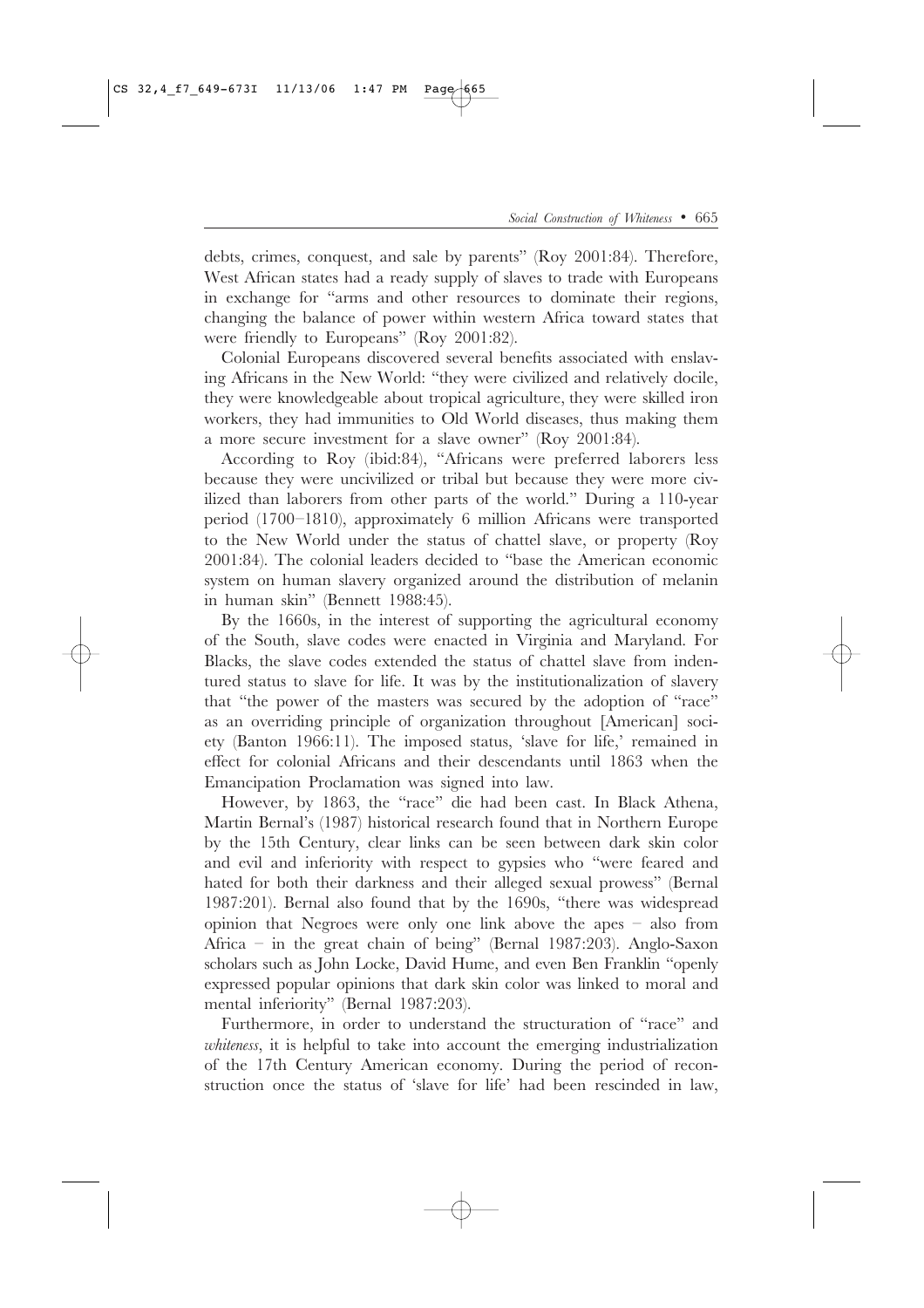Roy (2001:80) suggests that "race" had become more than an idea; it had become a worldview, a way of understanding reality.

With a racialized worldview imbedded in the cultural consciousness, a clear social understanding existed among the public that if you're white, you're right, and, if you're black, get back. This assumption is relative to the racial construction of the industrializing North as pointed out by "race" relations scholars, Everett C. and Helen MacGill Hughes (1952:64):

Industry brings people together and sorts them out for various kinds of work; the sorting will, where the mixture is new, of necessity follow racial and ethnic lines. For cultures (and when races first meet they are always unlike in culture) differ in nothing more than in the skills, work habits, and goals which they instill into the individual. These differences may tend to disappear in the course of industrial experience, although segregation may tend to keep them alive in some modified form for a long time.

Past research in inequality structures "supports the broad generalization that with respect to inequalities in the distribution of life-chances and life-styles, ethnicity [and/or 'race'] operates as a partial, although salient, ordering principle" (Bash 1979:45). Even today, a time when the admixture of peoples is no longer new, differences based on "race" and/or ethnicity persist as attested to "by the significance that remains attached to 'hyphenated Americanism'" (ibid:45).

Consistent with van den Berghe's (1967:11) observation that the existence of races in a society presupposes the presence of racism, white America created an ideology of racism that justified the subordination of Africans in America. Whether by intent or in inadvertent consequence, this ideological system enabled the destruction of early community bonds previously held between the very first Africans and European settlers in America. Such system also enabled the destruction of family and community bonding between families of enslaved Africans (Bennett 1988:45).

## **Anti-Racist Literature:** Legitimate Scholarship or "Fads and Foibles"?

The emergence of anti-racist literature in Sociology is not without controversy or without a bifurcation of emphasis. I will not address here whether such a literature constitutes legitimate scholarship, or whether it is an instance of what Sorokin (1956) described as "fads and foibles." Perhaps it takes a little historical retrospection to resolve that question. More immediately, within this growing literature, one can identify two basic camps in the body of Whiteness Studies that reflects this perspective. One sees the study of *Whiteness* as an essential part of eliminating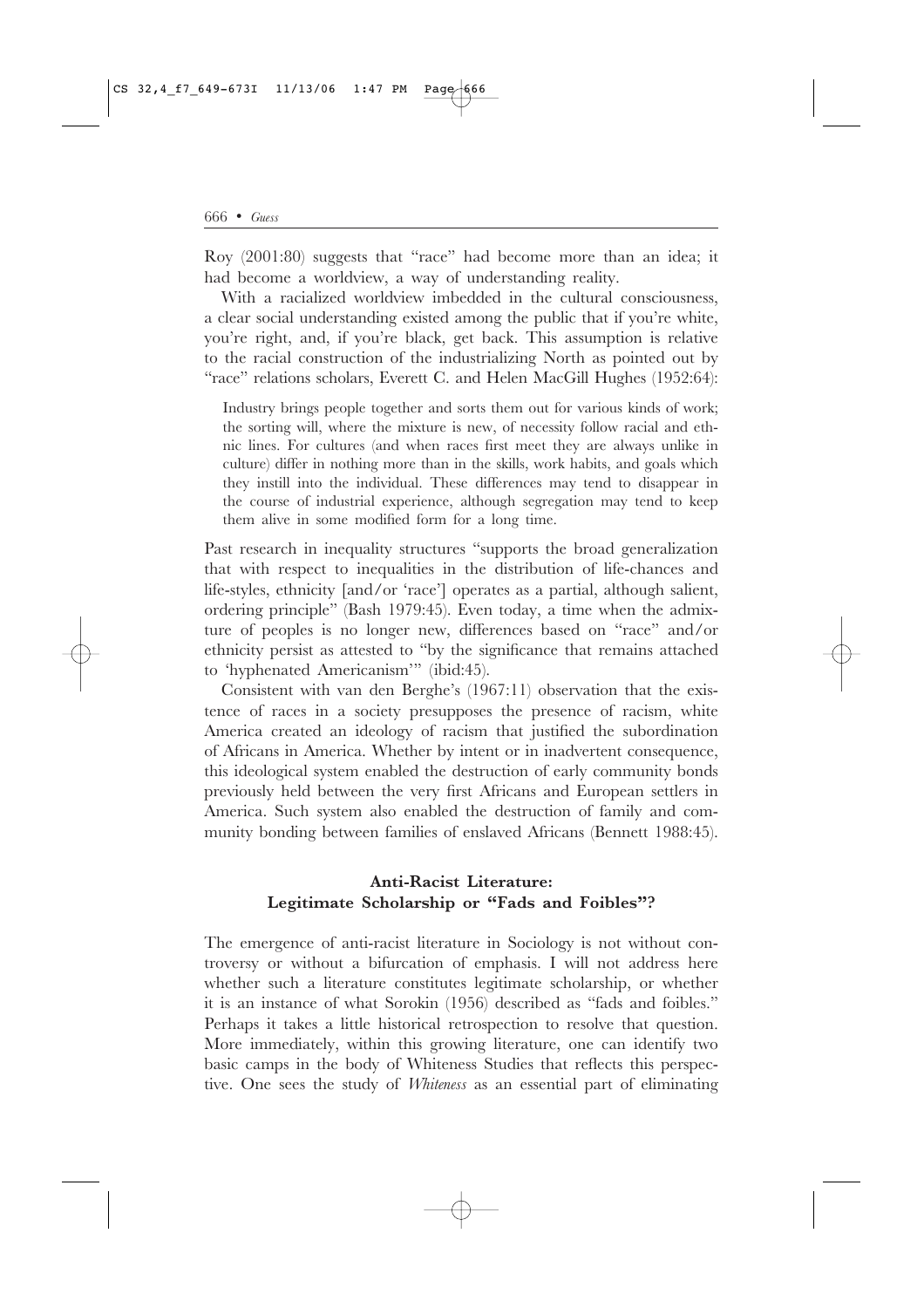racism and white skin privilege, while the other camp focuses on the study of white pop culture. In his review of scholarship in the study of whiteness, Rodriguez (1999:20) notes that

There is a growing academic movement in the 1990s to study the cultural aspects of the white race. Some scholars insist the cultural privileges ascribed to white people must be understood before an understanding of the conditions of minorities can be gained.

Scholars identified in Rodriguez's review include Professor Morris Jenkins of Penn State and Dr. Evelyn HuDehart of University of Colorado-Boulder. Professor Jenkins observes that the study of whiteness is not new. He suggests that "the study of whiteness began with the formation of traditional university curricula. We get [the study of whiteness] without acknowledging it, ... [w]hich explains why European Americans have problems with their Whiteness" (Rodriguez 1999:20). Dr. Evelyn HuDehart notes that

... Whiteness is also a historically contingent and socially constructed racial category, once defined to be sure, by privilege and power ... whiteness and other racial categories are part of the same racial order and racial hierarchy in the history of this country and in contemporary social reality. (Rodriguez, 1999:21)

According to Kincheloe (1999) cited earlier, "a pedagogy of whiteness reveals such power-related processes to whites and non-whites alike, exposing how members of both groups are stripped of self-knowledge" (ibid:163). He also argues "even though no one at this point really knows what whiteness is, most observers agree that it is intimately involved with issues of power and power differences between white and non-white people"  $(ibid:162).$ 

We who engage in *whiteness* studies face a major challenge in organizing a critical pedagogy of whiteness. Kincheloe (1999:184) observes that

A key feature of a pedagogy of whiteness involves inducing white people as a key aspect of their analysis of their subjectivity to listen to non-whites ... Thus, it is no exaggeration to maintain that racial peace in the twenty-first century will depend on Whites' developing the willingness to listen and make meaning from what they hear. The meaning-making process in which Whites must engage will require that for the first time they will accept the presence of non-White culture.

Compounding the challenge ahead in organizing a critical pedagogy of whiteness, Kincheloe argues that,

In an era where young Whites face identity crises that have elicited angry responses to efforts to pursue social justice, a critical pedagogy of whiteness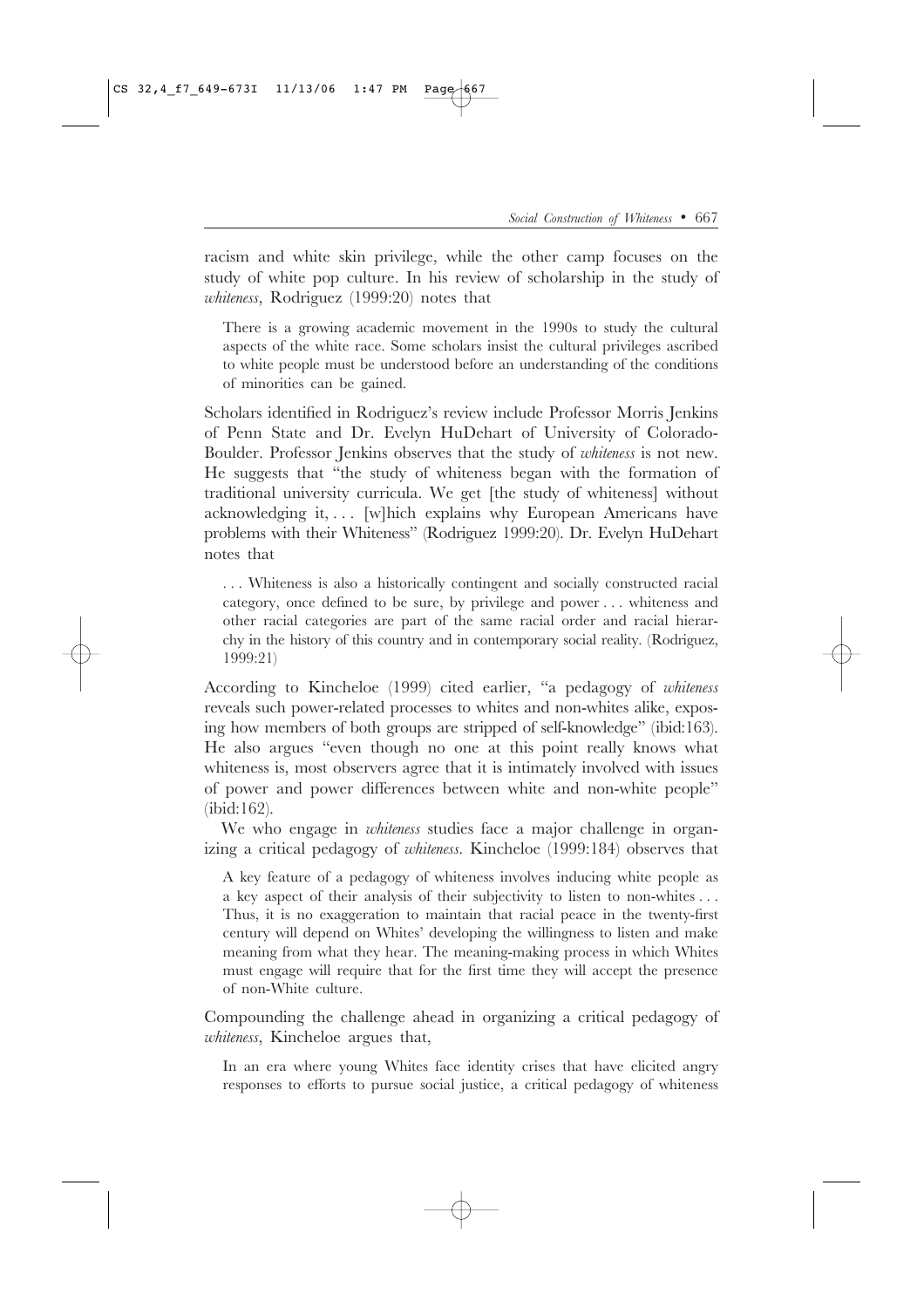must balance a serious critique of whiteness and white power with a narrative that refuses to demonize white people. (1999:185)

British sociologist, Alistair Bonnett (1996) offers justification for the emergence of anti-racist scholarship in both Britain and America. He reports that social research on "racial" issues tends to have a normative quality about it. Whiteness, he argues, has

at least within the modern era and within Western societies, tended to be constructed as a norm, an unchanging and unproblematic location, a position from which all other identities come to be marked by their difference... Thus, for example, although there exists a not unconsiderable body of American literature on White attitudes and behavior . . . and British work on anti-racist practice in 'White areas' ..., this material has tended to retain an uncritical, ahistorical, common-sense perspective on the meaning of Whiteness. Thus, the social construction of Whiteness, its historical and geographical contingency, has remained unexplored. (1996:146)

Bonnett researched and writes primarily about the formation of European whiteness. In one work he provides a "critical history of the Europeanness and racialization of whiteness" (Bonnett 1998a:1030). He suggests that our modern idea of "race ... is the product of European naturalist science and European colonial and imperial power" (p. 1031). Thus, he argues,

a triple conflation of White = European = Christian arose that imparted moral, cultural and territorial content to whiteness. The broad constituency of this latter identity is suggestive of the [transformation of the concept of race from a category denoting nobility, more specifically a noble line of descent, to the more socially inclusive idea of a people and/or nation] ... themes of nobility, skin colour, and Christianity, codified within the language of race in fifteenth century Spain, were transmuted into a colonial discourse of white superiority and non-white inferiority. (1998a:1038-1039). [emphasis added]

In her study of white supremacist discourse, Ferber (1998:60) suggests that "we cannot comprehend white supremacist racism without exploring the construction of white identity. White identity defines itself in opposition to inferior others; racism, then, becomes the maintenance of white identity... When researchers fail to explore the construction of 'race', they contribute to the reproduction of 'race' as a naturally existing category."

We can observe the process of socially constructing whiteness by recalling Kincheloe's observation that "the Irish, Italians, and Jews have all been viewed as non-white in particular places at specific moments in history" (Kincheloe 1999:167). Kincheloe observes that "Europeans prior to the late 1600s did not use the label, black, to refer to any "race" of people, Africans included. Only after the racialization of slavery by around 1680 did whiteness and blackness come to represent racial categories" (ibid.).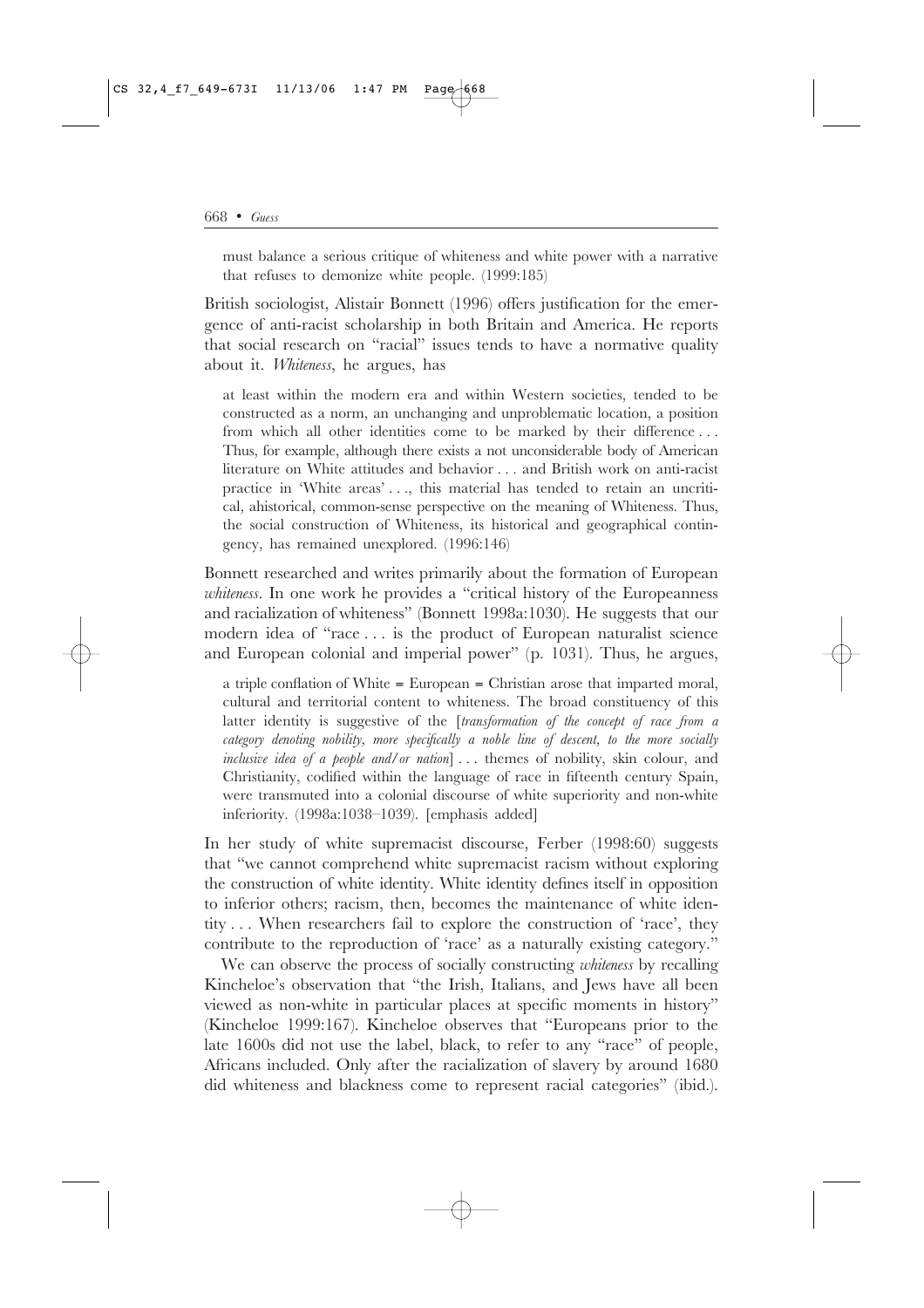Labor historian, David A. Roediger, (1991) in The Wages of Whiteness examined the role "race" plays from about 1680 to the late 1800s in the emergence of America's labor market. Relying on historical writings, folklore, song, and language as documentary evidence, the work demonstrates the social construction of white identity in America. Roediger admits that although racist attitudes were present during the 17th and 18th centuries, "there were no compelling ways to connect 'whiteness' with a defense of one's independence as a worker" (1991:20).

Roediger (1991:20) discovered that the "term 'white' [first] arose as a designation for European explorers, traders and settlers who came into contact with Africans and the indigenous peoples of the Americas." The idea of whiteness next emerged in the development of America's free-labor market. White workers demanded they be entitled to a legitimate status of "freeman," a status that combined white supremacy, an exclusively occupational trade, and civil rights.

Between 1830 and 1900, Roediger (1991:123) found that minstrel performances supported pro-slavery and white supremacist politics. Part of his overall point is to show how white worker groups participated in creating a white working-class identity to assure their own differentiation from and superordination over enslaved and emancipated blacks in the newly developing industrial labor market.

Probably the most radical of anti-racist scholars is a Lecturer at Harvard University, Noel Ignatiev. His partner, John Garvey is associated with the Office of Academic Affairs at the City University of New York. Ignatiev and his partner publish a journal entitled, Race Traitor. Their arguments are very bold, to say the least. The journal's editors suggest (Ignatiev and Garvey 1996:35-36):

- 1. ... the 'white race' is not a natural but historical category; second, that what was historically constructed can be undone.
- 2. The white race is like a private club, which grants privileges to certain people in return for obedience to its rules.
- 3. The rules of the white club do not require that all members be strong advocates of white supremacy, merely that they defer to the prejudices of others. The need to maintain racial solidarity imposes a stifling conformity on whites, on any subject touching even remotely on race.
- 4. It [membership solidarity] is based on one huge assumption: that all those who look white are, whatever their complaints or reservations, fundamentally loyal to it.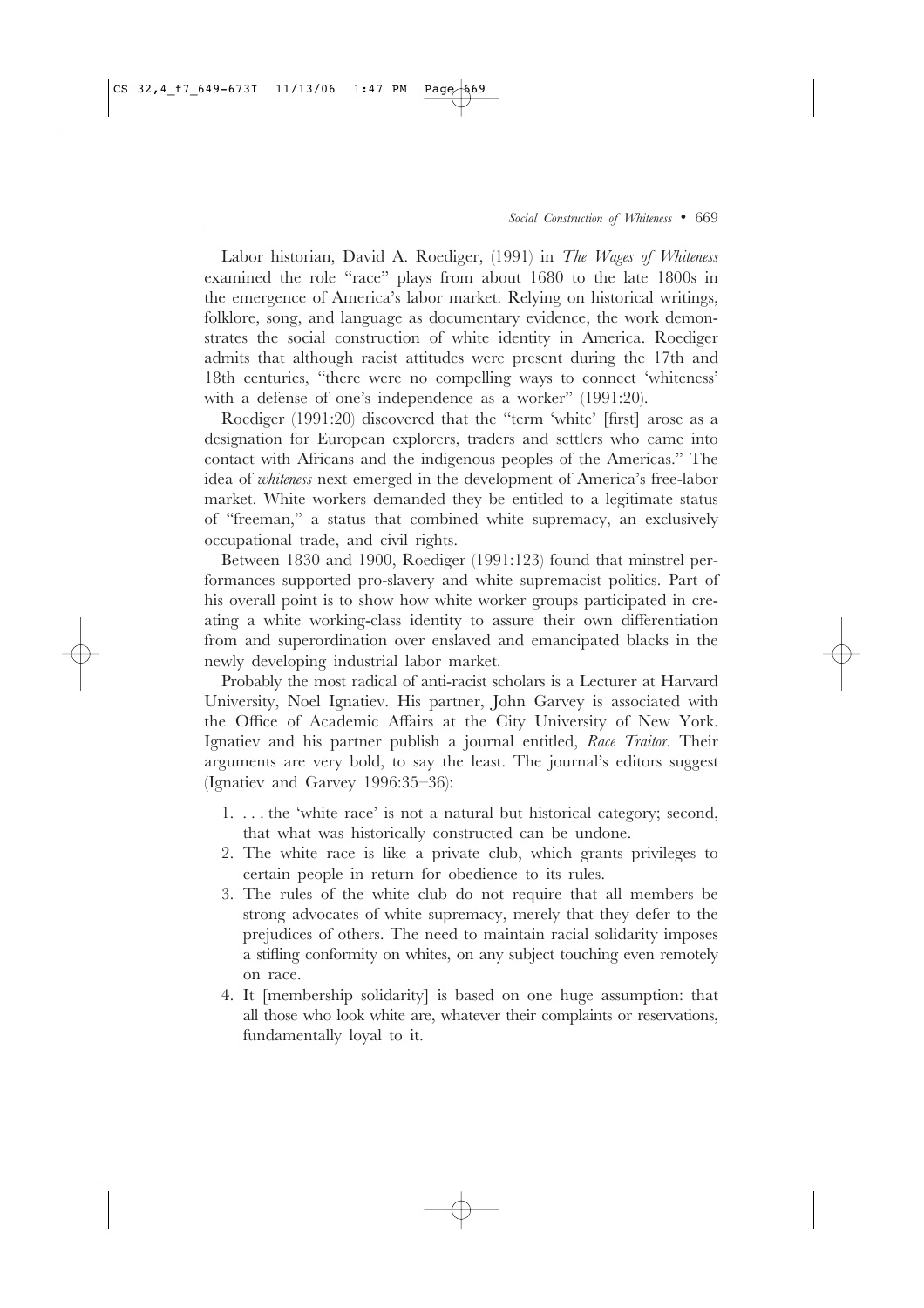## Conclusion

Sociological discourse has generally embraced "race" as a socially constructed notion and tends not to endorse its popular acceptance as a "natural" phenomenon. By employing Giddens' (1984) conceptual tools as outlined above, we can clearly see the processes flowing into the structuration of the concept "race." Sociological inquiry can illuminate the structuring or institutionalized process of the duality of "race." Thus the focus of such inquiry would be on the binary rather than unitary character of racialized social interaction patterns and their routinization or structuration in American society as the natural order of things. Such inquiry can potentially illuminate the structuring or institutionalizing process of a racialized social order. However, the literature appears to reflect an under-representation of studies addressing the duality of "race."

To fill this void, anti-racist scholarship in the form of Whiteness studies has joined the conversation about how to analyze American "race" relations. Typically, scholars have problematized 'blackness' and/or 'the other,' and therefore overlooked the social and political significance of whiteness in the black/white dichotomy that characterizes how most Americans perceive "race." Scholars such as Omi and Wynant (1986), David Roediger (1991), Joe Feagin (2001), Cornel West (1994), Ruth Frankenberg (1993), and Noel Ignatiev and John Garvey (1996) are only a few who are calling for and providing legitimacy to inquiry into antiracist scholarship and the social construction of whiteness.

To talk about racism by intent is moot and somewhat unproductive. It is however, useful to conceptualize the construction of America's labor market and social mobility opportunities in terms of white-skin privilege. However, whether "race relations" studies of social relations are grounded in solid research, or continue to be based upon normative and uncritical foundations, consequences do follow. While the manifest consequence of American racialization and legitimation of white privilege is linked to Anglo-Saxon perceptions of racial superiority, and thus used to justify the exploitation of the labor of non-white peoples in the Americas and Africa, unintended or latent but patterned consequences continue to be realized.

As early as 1966, the British scholar Michael Banton (1966:8) suggested that when racial distinctions are used as a way of organizing social relations, unanticipated but systematic consequences flow from identifying basic roles by racial signs:

- ascription of roles to individuals
- the maintenance of racially-divided, two-category social systems dependent upon this line [color line] being kept distinct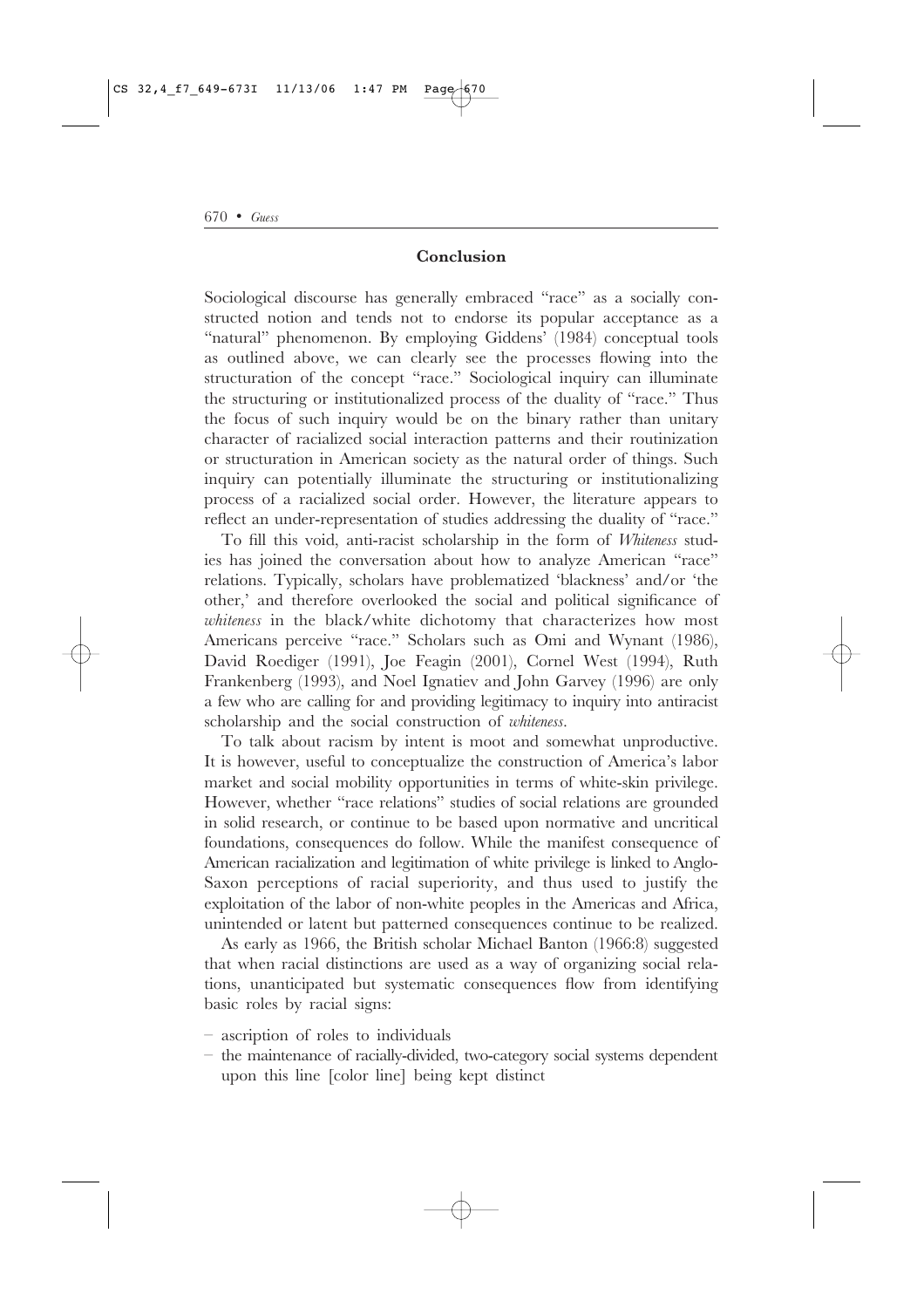- ascribed identities affect changes in the socio-political system over time
- to maintain a system of institutionalized inequality it is necessary to develop some ceremonial expression of super- and subordination which is regularly enacted.
- thus, the operation of race as a social category follows ascertainable principles which it is the sociologist's task to uncover.

In conclusion, I argue that mainstream America manifestly benefited in the past and benefits today from the profit made by the use of hundreds of years of free labor and thus, low production costs. It was the labor and production system of early slavery that produced an efficient method of capital investment and production. Keeping the labor cost low allowed for the creation of wealth based on capital investment, the ownership of real estate, and the ownership of human beings categorized as property.

The latent consequences of such an arrangement continue to be prominent in the year 2006. The collective consciousness of many Americans continues to be informed by the rules of antiquated "race" norms. The content of this public consciousness produces latent consequences in subordinate groups and it manifests as low self-worth and low self-esteem for the descendants of those who were enslaved, while the descendants of the masters and overseers continue to enjoy, in general, the benefits of white-skin privilege.

Secondly, and most damaging to the descendants of those who were enslaved is the construction of class conflict. While the rich get richer, poor and uneducated whites and blacks compete for the limited opportunities that exist in the new, information economy. Further, and equally damaging, is that among most descendants of the formerly enslaved, there continues to exist a social hierarchy based on skin color ... the myth of light-complected people implying something better than, or above, dark-complected people.

Empirical research inquiring into the social significance of whiteness opens up the way to employ both poststructural and postmodern perspectives to the analysis of "race" relations in America by investigating the nature of the meaning and political significance of whiteness. Chicago School scholars, critical theorists, and feminist scholars share a similar view in terms of problematizing *whiteness* as appropriate questions for research inquiry. Their focus tends to be on interaction and the subjective meaning(s) of "race" and whiteness. They raise questions that the "received view" or conventional approaches to the study of "race" relations tend to overlook or ignore.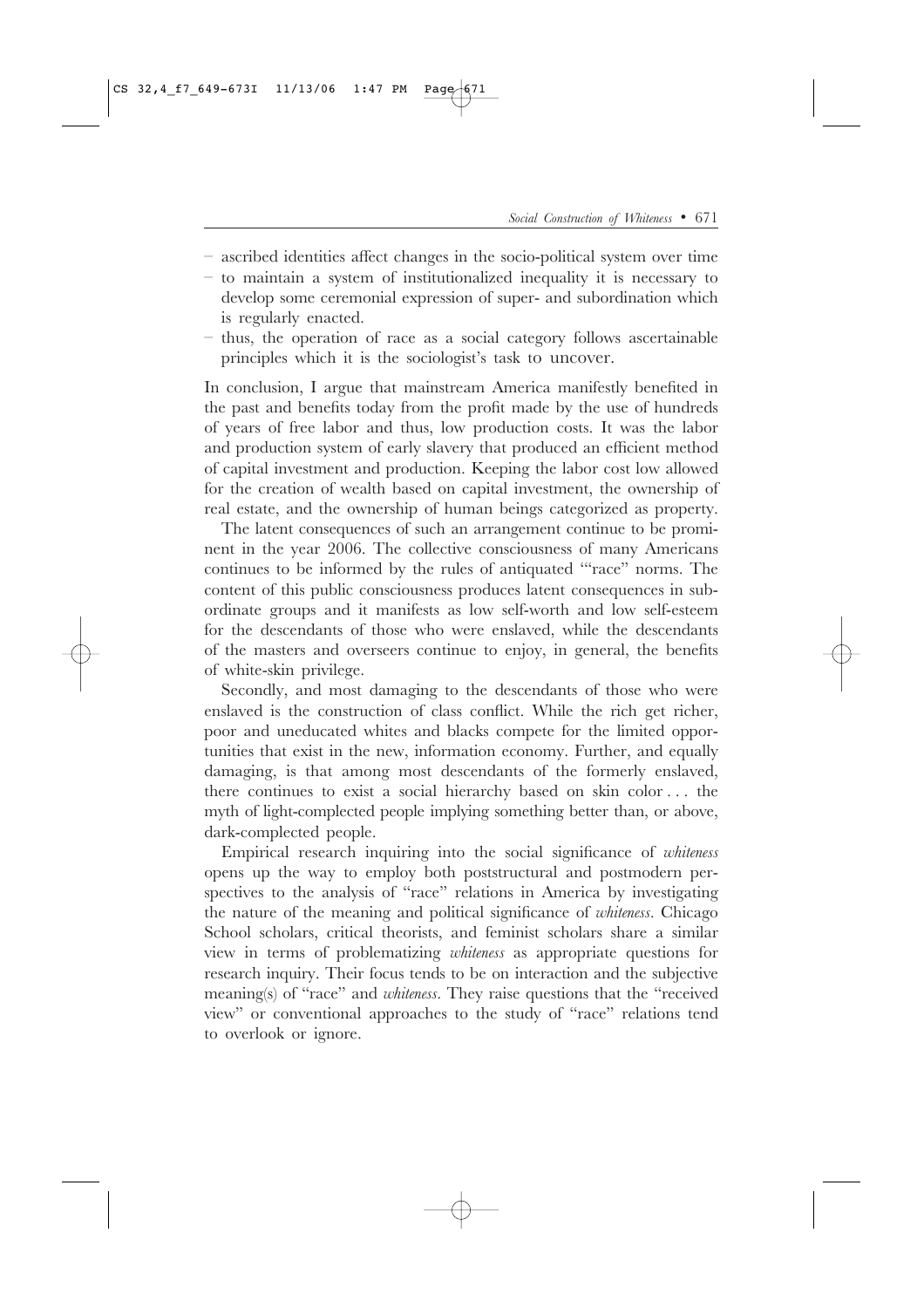#### **References**

- Banton, Michael. 1966. "Race as a Social Category." Race VIII:1.
- Bash, Harry H. 1979. Sociology, Race and Ethnicity: Critique of American Ideological Intrusions Upon Sociological Theory. New York, NY: Gordon and Breach.
- Bennett, Lerone Jr. 1988. Before the Mayflower: A History of Black America. New York, NY: Penguin Books.
- Berg, Bruce L. 1989. Qualitative Research Methods for the Social Sciences. Needham Heights, MA: Allyn and Bacon.
- Berger, Peter L. 1963. Invitation to Sociology. New York, NY: Anchor Books Doubleday.
- Berger, Peter L. and Thomas Luckmann. 1966. The Social Construction of Reality. New York, NY: Anchor Books Doubleday.
- Bernal, Martin. 1987. Black Athena: The Afrosaic Roots of Classical Civilization. The Fabrication of Ancient Greece 1785–1985, vol. 1. New Brunswick, NY: Rutgers University Press.
- Bhabha, Homi K. 1998. "The White Stuff (political aspect of whiteness)." Artforum International  $36(9):21-23$ .
- Blumer, Herbert. 1954. "What's Wrong with Social Theory." American Sociological Review 19(1):3-10.
- Bonnett, Alistair. 1996. "White Studies: The Problems and Projects of a New Research Agenda." Theory, Culture & Society 13(2):145-155.

-. 1998. "Who was White? The Disappearance of Non-European White Identities and the Formation of European Racial Whiteness." Ethnic and Racial Studies 21:6(1029-1055).

- Delgado, Richard. Editor. 1995. Critical Race Theory: The Cutting Edge. Philadelphia, PA: Temple University Press.
- Durkheim, Emile. [1933] 1984. The Division of Labor. New York, NY: Free Press. -. [1938] 1966. The Rules of Sociological Method. New York, NY: Free Press.
- Feagin, Joe. 1991. "The Continuing Significance of Race: Antiblack Discrimination." American Sociological Review 56(1):101-116.
	- -. 2000. Racist America: Roots, Current Realities, and Future Reparations. New York, NY: Routledge.
	- 2001. "Social Justice and Sociology: Agendas for the Twenty-First Century." American Sociological Review 66(1):1-20.
- Feagin, Joe R. and Hernan Vera. 1995. White Racism. New York, NY: Routledge. Ferber, Abby L. 1998. "Constructing whiteness: the intersections of race and Gender

in US white supremacist discourse." Ethnic and Racial Studies 21(1):48-63.

- Foucault, Michel. 1972. Archeology of Knowledge. New York, NY: Pantheon Books.
- Frankenberg, Ruth. 1993. White Women, Race Matters: The Social Construction of Whiteness. Minneapolis, MN: University of Minnesota Press.
- Giddens, Anthony. 1984. The Constitution of Society. Berkeley, CA: University of California Press.
- Gossett, Thomas F. 1963. Race: The History of an Idea. Dallas, TX: Southern University Press.
- Hacker, Andrew. 1992. Two Nations. New York, NY: Macmillan.
- Hall, Peter M. 1985. "Asymmetric Relationships and Processes of Power." Studies In Symbolic Interaction Supplement 1:309-344.